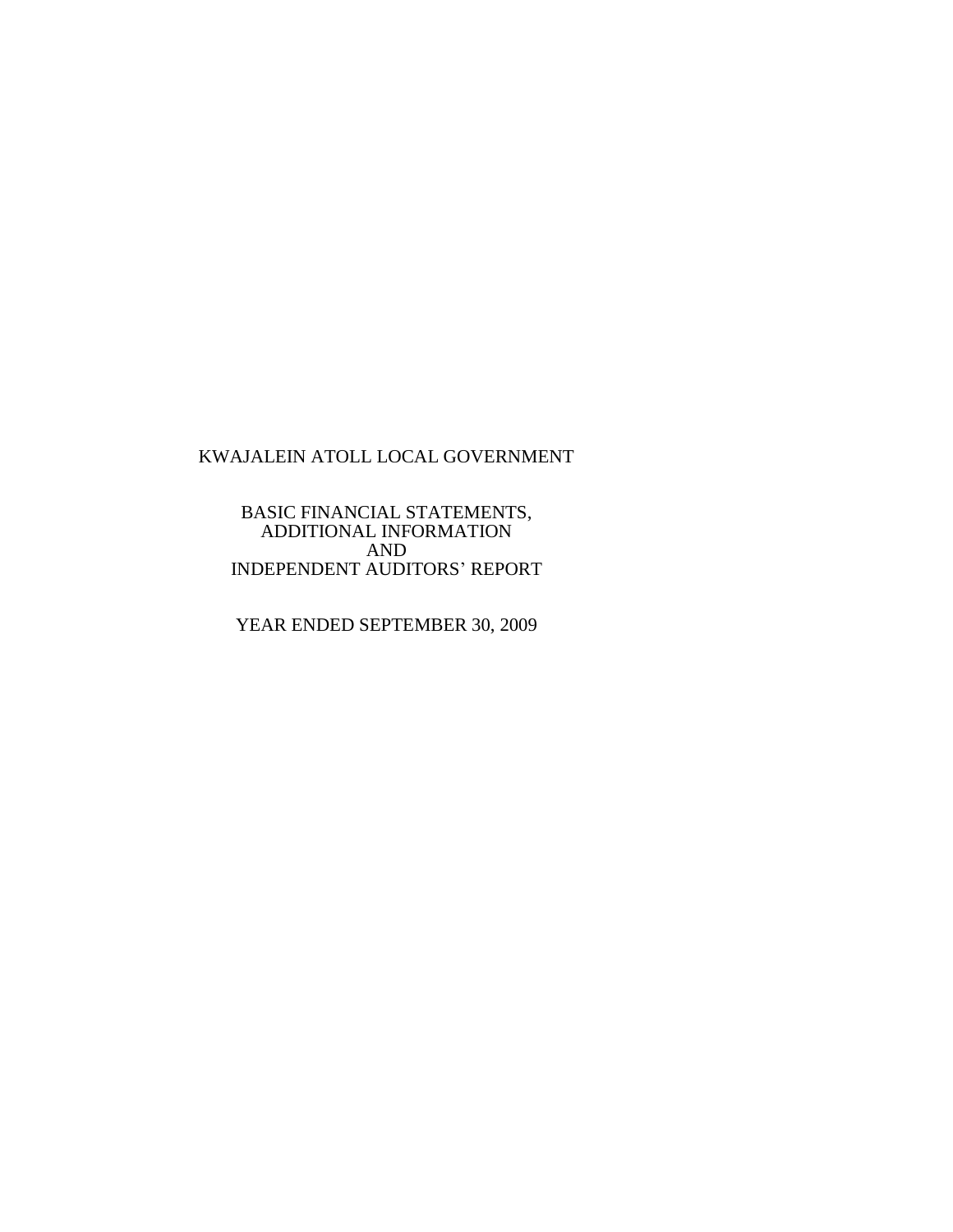

Deloitte & Touche LLC P.O. Box 500308 Saipan, MP 96950-0308 USA

Tel: +1 670 322 7337/0860/0861  $Fay: +1 670 322 7340$ www.deloitte.com

# INDEPENDENT AUDITORS' REPORT

The Honorable Interim Mayor Card Subillie Kwajalein Atoll Local Government:

We were engaged to audit the accompanying financial statements of the governmental activities and the general fund of the Kwajalein Atoll Local Government (KALGOV) as of and for the year ended September 30, 2009, which collectively comprise the basic financial statements of KALGOV's primary government. These financial statements are the responsibility of the management of KALGOV.

Because of inadequacies in the accounting records, detailed records regarding receivables and liabilities of the governmental activities and the general fund, and underlying supporting documentation evidencing the validity of revenues and expenditures/expenses, have not been maintained and certain supporting data were not made available for our engagement. Therefore, we were not able to satisfy ourselves about the amount at which receivables, liabilities, revenues and expenditures/expenses are recorded for the governmental activities and the general fund as of and for the year ended September 30, 2009.

While detailed property records exist for items obtained during the year ended September 30, 2009, prior-year records and supporting data were not made available for our engagement concerning the underlying costs for capital assets recorded by the governmental activities or the bases supporting such costs. Therefore, we are not able to satisfy ourselves about the amounts at which capital assets and related accumulated depreciation are recorded for the governmental activities in the accompanying statement of net assets at September 30, 2009, and the amount of depreciation expense for the year then ended.

Because of the significance of the matters discussed in the second and third paragraphs above, the scope of our work was not sufficient to enable us to express, and we do not express, an opinion on the respective financial statements of the governmental activities and the general fund.

The Management's Discussion and Analysis, on pages 3 through 5, as well as the Schedule of Revenues, Expenditures, and Changes in Deficit - Budget and Actual - General Fund and notes thereto, on pages 19 and 20, are not a required part of the basic financial statements but are supplementary information required by the Governmental Accounting Standards Board (GASB). This information is the responsibility of the management of KALGOV. We have applied certain limited procedures, which consisted principally of inquiries of management regarding the methods of measurement and presentation of the required supplementary information. However, we did not audit such information and we do not express an opinion on it. As a result of these limited procedures, we believe that the Management's Discussion and Analysis is not in conformity with guidelines established by GASB because it does not discuss significant events, current year results in comparison with prior year, an analysis of the overall financial position and results of operations or a budgetary discussion.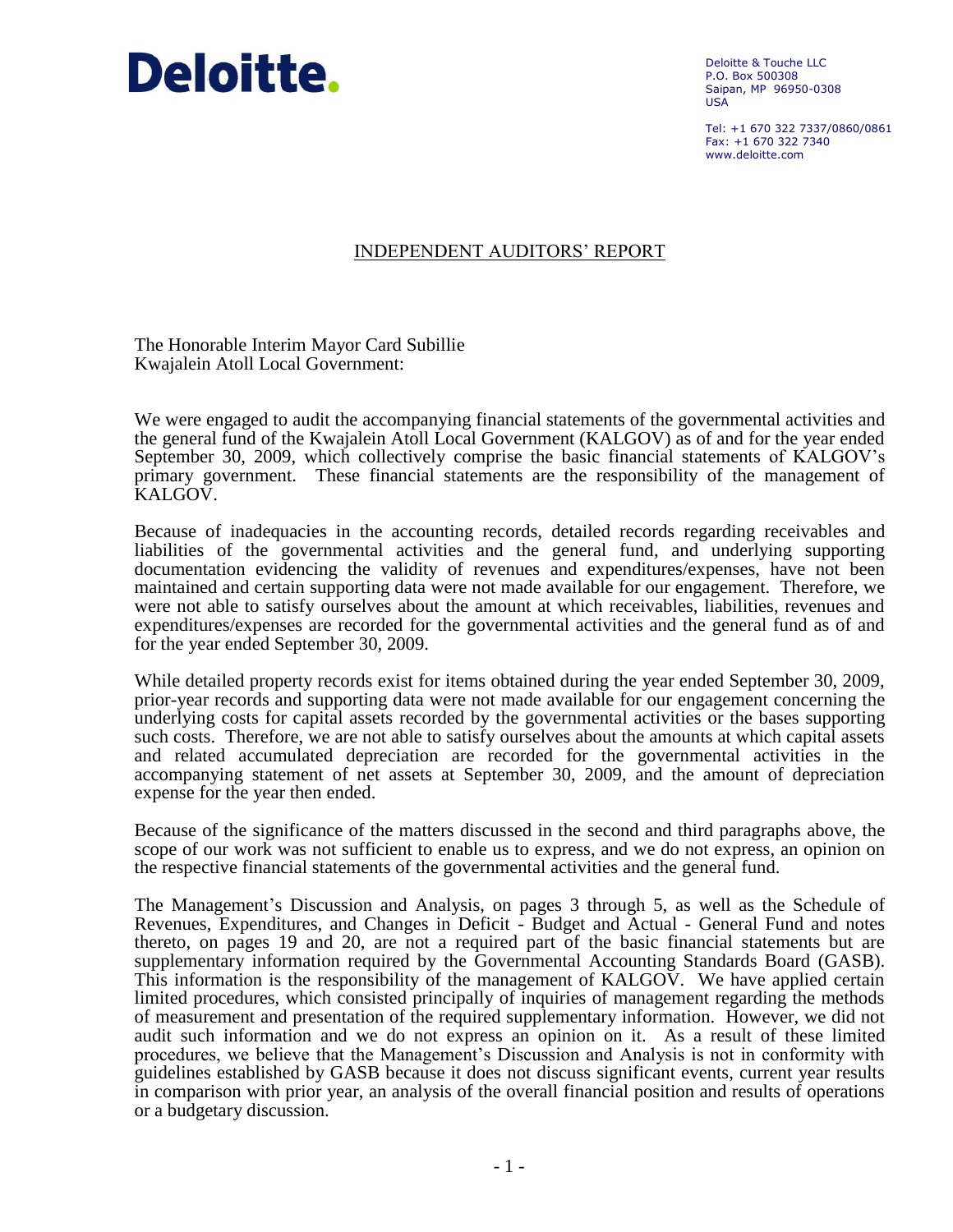The Other Supplementary Information, on pages 21 through 25, which is also the responsibility of the management of KALGOV, is presented for the purpose of additional analysis and is not a required part of the basic financial statements of KALGOV. Because of the significance of the matters discussed in the second paragraph above, the scope of our work was not sufficient to enable us to express, and we do not express, an opinion on the supplementary information in relation to the basic financial statements taken as a whole.

In accordance with *Government Auditing Standards,* we have also issued our report dated July 6, 2015, on our consideration of KALGOV's internal control over financial reporting and our tests of its compliance with certain provisions of laws, regulations, contracts, and grant agreements and other matters. The purpose of that report is to describe the scope of our testing of internal control over financial reporting and compliance and the results of that testing, and not to provide an opinion on internal control over financial reporting or on compliance. That report is an integral part of an audit performed in accordance with *Government Auditing Standards* and should be considered in assessing the results of our engagement to audit.

Deloite / Journe LLC

July 6,2015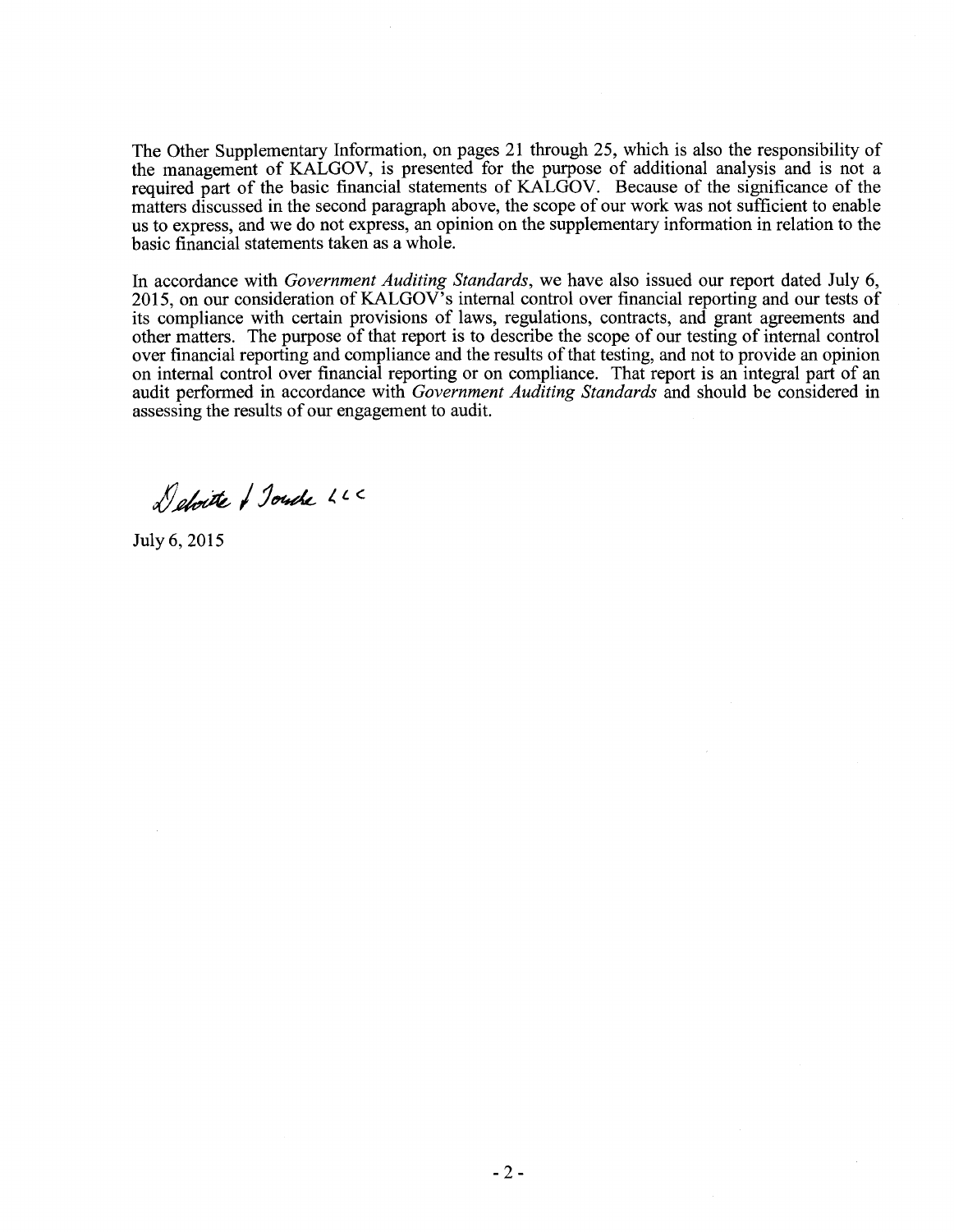

**Kwajalein Atoll Local Government OFFICE OF THE MAYOR** 

**P.o. Box 5220 Ebeye,** Marshall Islands **MH 96970**  Tel (692) 329-8008 • Cel (692) 235-1207 • Fax (692) 329-3711 **Email: kwajgov@yahoo.com** 

#### **MANAGEMENT'S DISCUSSION AND ANALYSIS Year Ended September 30, 2009**

This section presents the Management's Discussion and Analysis (MD&A) of the Kwajalein Atoll Local Government's (KALGOV) financial status and performance encompassing the fiscal year ended September 30, 2009. Please read it in conjunction with KALGOV's financial statements, which follows this section. Fiscal year 2008 comparative information has been included where appropriate for comparative purposes. The accounting firm of Deloitte & Touche was engaged to audit KALGOV's financial statements in accordance with *Government Auditing Standards.* 

#### **Introductory Section**

KALGOV was established pursuant to Public Law 1981-2, The Local Government Act of the Republic of the Marshall Islands and operates under the Constitution of The Kwajalein Atoll Local Government.

#### **Overview of the Financial Statements**

KALGOV's financial transactions and subsequent statements are prepared in accordance with accounting principles generally accepted in the United States of America and standards mandated by the Governmental Accounting Standards Board, as applicable to governmental entities.

KALGOV operates on an accrual basis wherein revenues are recognized when earned, not when received and expenses are recorded when incurred, not when paid. Grants and similar items are recognized as revenues as soon as all eligibility requirements imposed by the provider have been met. Capital assets are recorded at historical cost or estimated historical cost and are depreciated using the straight-line method. Contributed capital assets are recorded at estimated fair market value at the date of donation. Further information is provided in the footnotes of the accompanying financial statements.

The financial statements of this report consist of the MD&A, the basic financial statements, and notes to the financial statements. The basic financial statements consist of the Governmental Funds Balance Sheet/Statement of Net Assets and the Statement of Governmental Fund Revenues, Expenditures and Changes in Fund Balance/Statement of Activities.

KALGOV uses one governmental fund to report on its financial position and results of operations. KALGOV presents a balance sheet and a statement of revenues, expenditures and changes in fund balances for its governmental fund.

The Statement of Net Assets and the Statement of Activities report information on all nonfiduciary activities of KALGOV.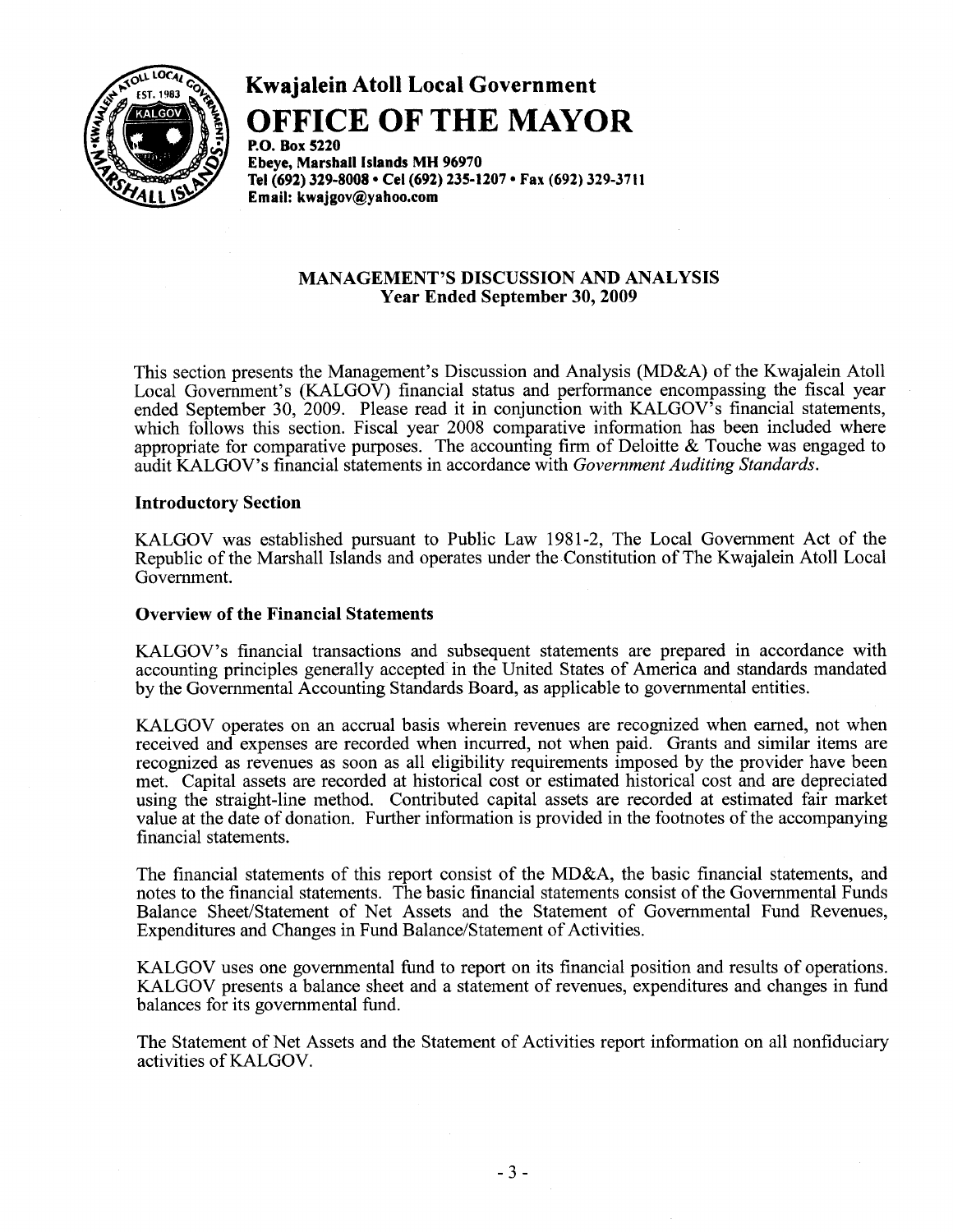A condensed Governmental Funds Balance Sheet/Statement of Net Assets as of September 30, 2009 follows with comparative information as of September 30, 2008:

| Governmentar i unus Dalamee Bileets/Blatements of Fiel Assets |              |                            |              |                            |  |  |
|---------------------------------------------------------------|--------------|----------------------------|--------------|----------------------------|--|--|
|                                                               |              | 2009                       |              | 2008                       |  |  |
|                                                               | General Fund | Statement of<br>Net Assets | General Fund | Statement of<br>Net Assets |  |  |
| Current and other assets<br>Capital assets                    | \$<br>82,148 | \$<br>82,148<br>31,443     | \$<br>8,801  | \$<br>8,801<br>16,478      |  |  |
| Total assets                                                  | \$<br>82,148 | $$ -113,591$               | \$<br>8,801  | \$<br>25,279               |  |  |
| Long-term liabilities<br>Other liabilities                    | \$<br>40,878 | \$<br>265,258<br>9,557,024 | \$<br>90,420 | \$<br>277,545<br>9,004,981 |  |  |
| Total liabilities                                             | 40,878       | 9,822,282                  | 90,420       | 9,282,526                  |  |  |
| Fund balance (deficit):<br>Unreserved                         | 41,270       |                            | (81,619)     |                            |  |  |
| Total liabilities and<br>fund balances                        | \$<br>82,148 |                            | \$<br>8,801  |                            |  |  |
| Net assets:<br>Invested in capital assets<br>Unrestricted     |              | 31,443<br>(9,740,134)      |              | 16,478<br>(9,273,725)      |  |  |
| Total net assets                                              |              | \$ (9,708,691)             |              | \$ (9,257,247)             |  |  |

#### **Governmental Funds Balance Sheets/Statements of Net Assets**

A condensed Statement of Governmental Fund Revenues, Expenditures and Changes in Fund Balance (Deficit)/Statement of Activities for the year ended September 30, 2009 follows with comparative information for the year ended September 30, 2008:

#### **Statements of Governmental Fund Revenues, Expenditures and Changes in Fund Balance (Deficit)/ Statements of Activities**

|                                                            |                          | 2009                       |                         | 2008                       |  |  |
|------------------------------------------------------------|--------------------------|----------------------------|-------------------------|----------------------------|--|--|
|                                                            | General Fund             | Statement of<br>Net Assets | General Fund            | Statement of<br>Net Assets |  |  |
| Revenues:                                                  |                          |                            |                         |                            |  |  |
| <b>Taxes</b><br>Grants and contributions                   | \$<br>819,899<br>249,350 | \$<br>819,899<br>249,350   | \$<br>900.857<br>22,577 | \$<br>900.857<br>22,577    |  |  |
| Other<br>Total revenues                                    | 97,605<br>1,166,854      | 97,605<br>1,166,854        | 119,348<br>,042,782     | 119,348<br>1,042,782       |  |  |
| Expenditures:                                              |                          |                            |                         |                            |  |  |
| General government<br>Public safety                        | 397,291<br>290,472       | 382,291<br>293,167         | 403,433<br>361.982      | 412,738<br>369,000         |  |  |
| Public works<br>Culture and recreation                     | 463,398<br>44,614        | 451,814<br>41,251          | 484.569<br>48,581       | 485,877<br>50,346          |  |  |
| Penalties and interest<br>Total expenditures/expenses      | 1,195,775                | 449,775<br>1,618,298       | ,298,565                | 426,826<br>1,744,787       |  |  |
| Deficiency of revenues under expenditures                  | (28, 921)                |                            | (255, 783)              |                            |  |  |
| Extraordinary item:<br>RMI and MISSA obligations under MOU | 151,810                  |                            | 210,948                 |                            |  |  |
| Change in net assets                                       |                          | (451, 444)                 |                         | (702,005)                  |  |  |
| Fund balance (deficit)/net assets at<br>beginning of year  | (81,619)                 | (9,257,247)                | (36, 784)               | (8,555,242)                |  |  |
| Fund balance (deficit)/net assets at<br>end of year        | \$<br>41,270             | \$ (9,708,691)             | (81,619)<br>S           | \$ (9,257,247)             |  |  |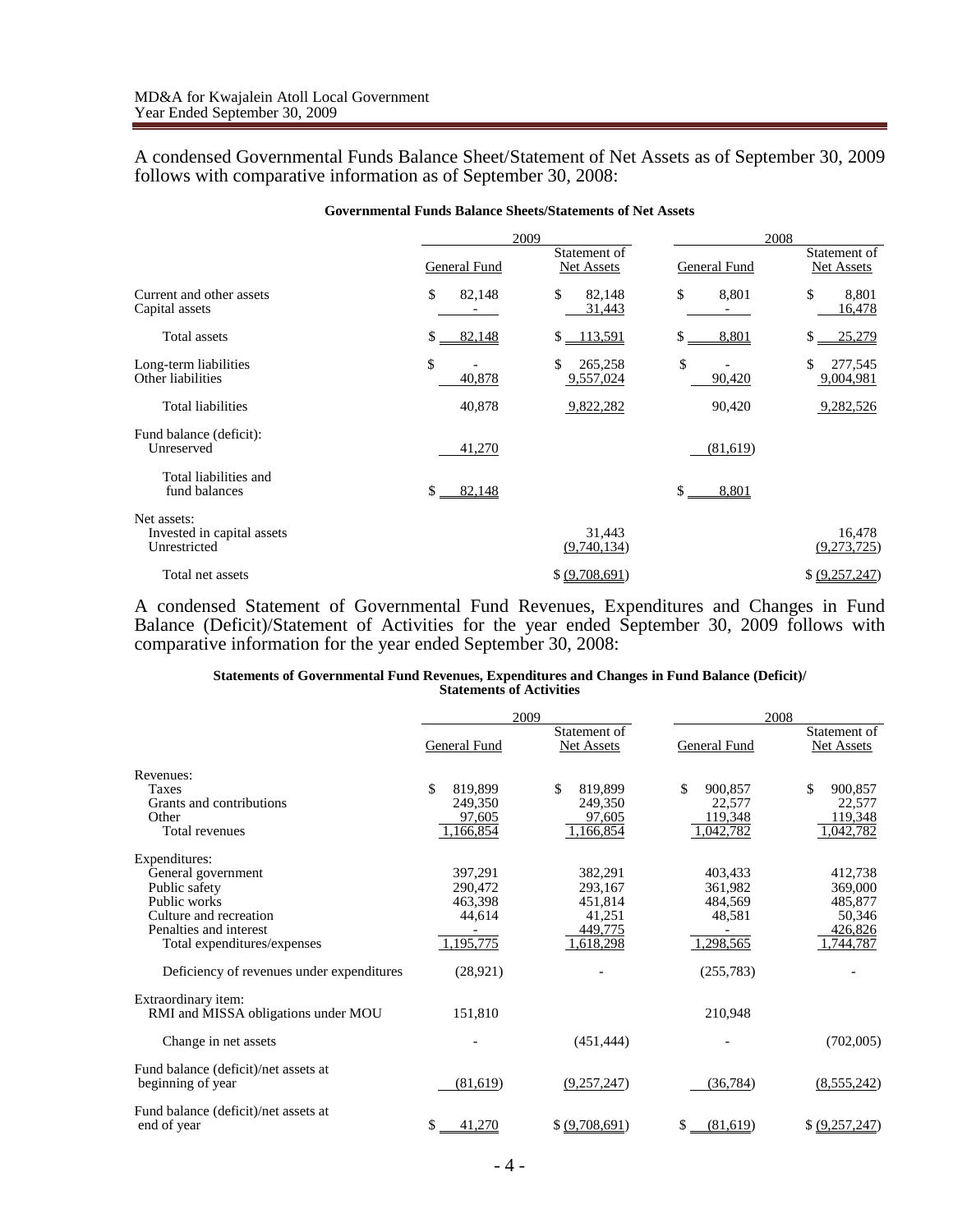# **Budget**

The Constitution of KALGOV provides for the Executive Committee to introduce to the Kwajalein Atoll Local Council (the Council) at least one set of budget estimates of revenues and expenditures and at least one appropriation ordinance for each fiscal year. In addition, actual revenues were less than final estimates by \$1,583,326 or 58%, while actual expenditures were less than final estimates by \$1,554,405 or 57%.

# **Capital Assets**

At September 30, 2009, KALGOV had \$31,443 invested in capital assets, net of depreciation where applicable, including equipment, furniture and fixtures and transportation equipment. See note 3 to the financial statements for more information on KALGOV's capital assets.

## **Economic Outlook**

The economic outlook of KALGOV will improve as revenue amounts go up.

## **Contacting KALGOV's Financial Management**

This financial report is designed to provide a general overview of KALGOV's finances and to demonstrate KALGOV's accountability for the money it receives. If you have questions about this report, or need additional information, please contact the Kwajalein Atoll Local Government, P.O. Box 5220, Ebeye, Marshall Islands MH 96970, or e-mail [kwajgov@yahoo.com](mailto:kwajgov@yahoo.com) or call (692) 329-8008.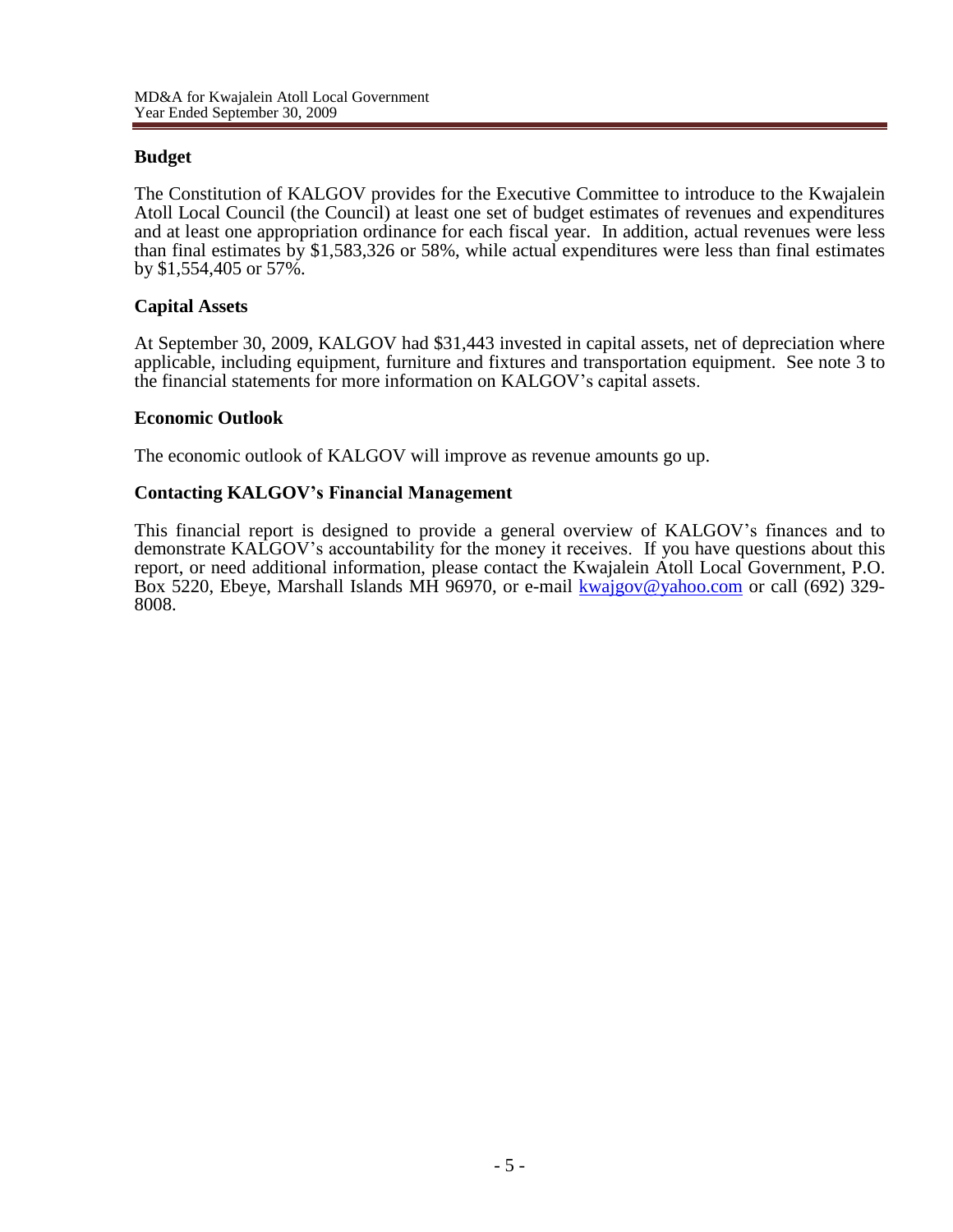#### Governmental Funds Balance Sheet/Statement of Net Assets September 30, 2009

|                                                                                                        | General<br>Fund        | Adjustments<br>(Note 2) | Statement of<br>Net Assets       |
|--------------------------------------------------------------------------------------------------------|------------------------|-------------------------|----------------------------------|
| <b>ASSETS</b>                                                                                          |                        |                         |                                  |
| Cash and cash equivalents<br>Other receivables, net<br>Capital assets, net of accumulated depreciation | \$<br>63,242<br>18,906 | $\mathcal{S}$<br>31,443 | \$<br>63,242<br>18,906<br>31,443 |
| <b>Total assets</b>                                                                                    | \$<br>82,148           | 31,443                  | 113,591                          |
| <b>LIABILITIES</b>                                                                                     |                        |                         |                                  |
| Accounts payable<br>Other liabilities and accruals                                                     | \$<br>21,727<br>19,151 | 2,751,744               | 21,727<br>19,151<br>2,751,744    |
| Withholding taxes payable<br>Social security taxes payable<br>Long-term liabilities:                   |                        | 6,764,402               | 6,764,402                        |
| Compensated absences payable                                                                           |                        | 265,258                 | 265,258                          |
| <b>Total liabilities</b>                                                                               | 40,878                 | 9,781,404               | 9,822,282                        |
| Contingencies                                                                                          |                        |                         |                                  |
| FUND BALANCE/NET ASSETS                                                                                |                        |                         |                                  |
| Fund balance:                                                                                          |                        |                         |                                  |
| Unreserved                                                                                             | 41,270                 | (41,270)                |                                  |
| <b>Total fund balance</b>                                                                              | 41,270                 | (41,270)                |                                  |
| Total liabilities and fund balances                                                                    | 82,148                 |                         |                                  |
| Net assets:<br>Invested in capital assets<br>Unrestricted                                              |                        | 31,443<br>(9,740,134)   | 31,443<br>(9,740,134)            |
| Total net assets                                                                                       |                        | (9,708,691)             | (9,708,691)<br>S.                |

See accompanying notes to financial statements.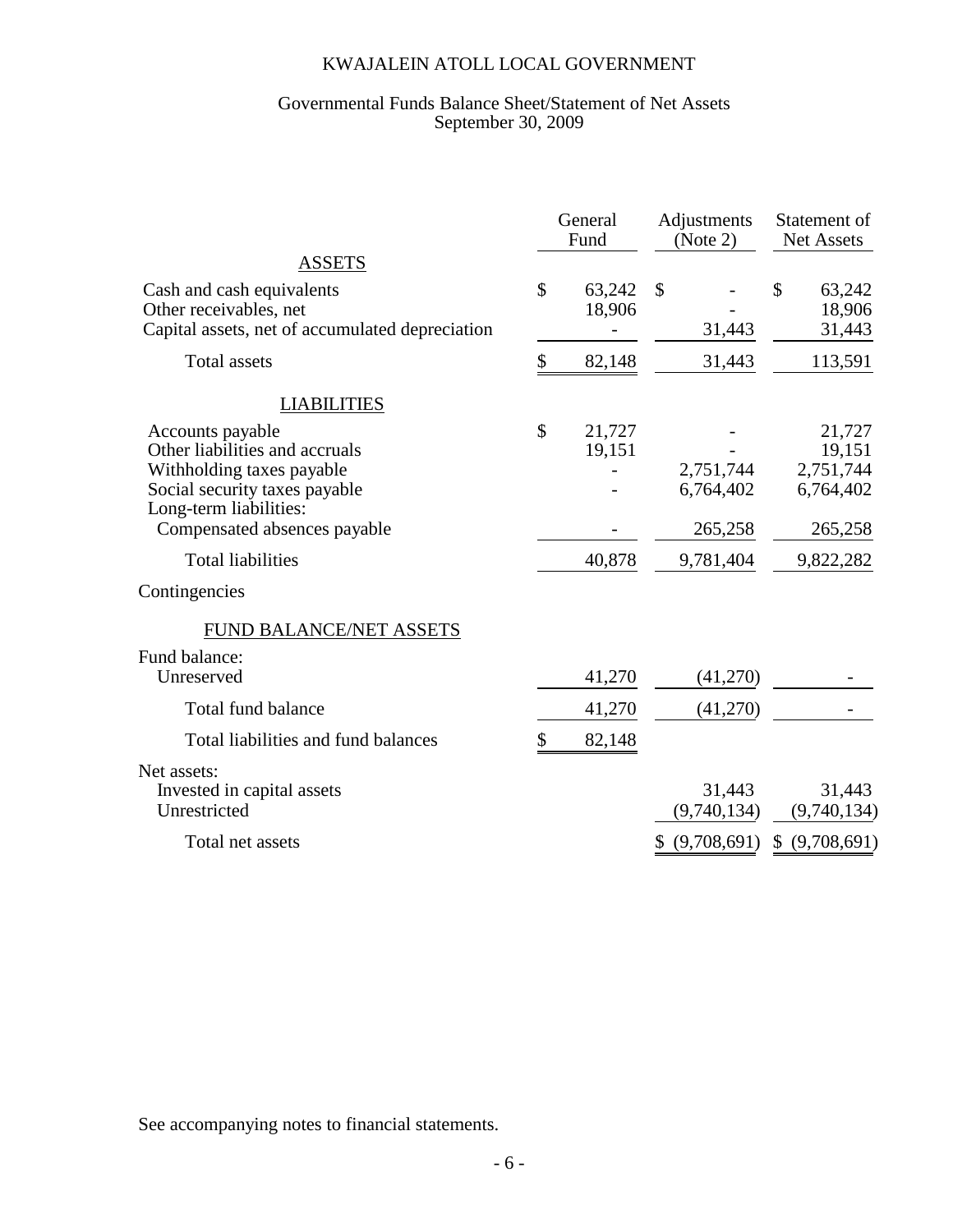## Statement of Governmental Fund Revenues, Expenditures and Changes in Fund Balance (Deficit)/Statement of Activities Year Ended September 30, 2009

|                                           |              | General<br>Fund |               | Adjustments<br>(Note 2) |              | Statement of<br>Activities |
|-------------------------------------------|--------------|-----------------|---------------|-------------------------|--------------|----------------------------|
| Revenues:                                 |              |                 |               |                         |              |                            |
| Taxes:                                    |              |                 |               |                         |              |                            |
| Property                                  | $\mathbb{S}$ | 563,755         | $\mathcal{S}$ |                         | $\mathbb{S}$ | 563,755                    |
| Excise                                    |              | 256,144         |               |                         |              | 256,144                    |
| Grants and contributions:                 |              |                 |               |                         |              |                            |
| Operating                                 |              | 249,350         |               |                         |              | 249,350                    |
| Fees and other                            |              | 77,099          |               |                         |              | 77,099                     |
| Other                                     |              | 20,506          |               |                         |              | 20,506                     |
| Total revenues                            |              | 1,166,854       |               |                         |              | 1,166,854                  |
| Expenditures/expenses:                    |              |                 |               |                         |              |                            |
| General government                        |              | 397,291         |               | (15,000)                |              | 382,291                    |
| Public works                              |              | 463,398         |               | (11,584)                |              | 451,814                    |
| MISSA penalties and interest              |              |                 |               | 431,610                 |              | 431,610                    |
| Public safety                             |              | 290,472         |               | 2,695                   |              | 293,167                    |
| Culture and recreation                    |              | 44,614          |               | (3,363)                 |              | 41,251                     |
| RMI penalties and interest                |              |                 |               | 18,165                  |              | 18,165                     |
| Total expenditures/expenses               |              | 1,195,775       |               | 422,523                 |              | 1,618,298                  |
| Deficiency of revenues under expenditures |              | (28, 921)       |               | 28,921                  |              |                            |
| Extraordinary item:                       |              |                 |               |                         |              |                            |
| RMI and MISSA obligations under MOU       |              | 151,810         |               |                         |              |                            |
| Changes in net assets                     |              |                 |               | (451, 444)              |              | (451, 444)                 |
| Fund balance (deficit)/net assets:        |              |                 |               |                         |              |                            |
| Beginning of the year                     |              | (81,619)        |               |                         |              | (9,257,247)                |
| End of the year                           | \$           | 41,270          | \$            |                         | \$           | (9,708,691)                |

See accompanying notes to financial statements.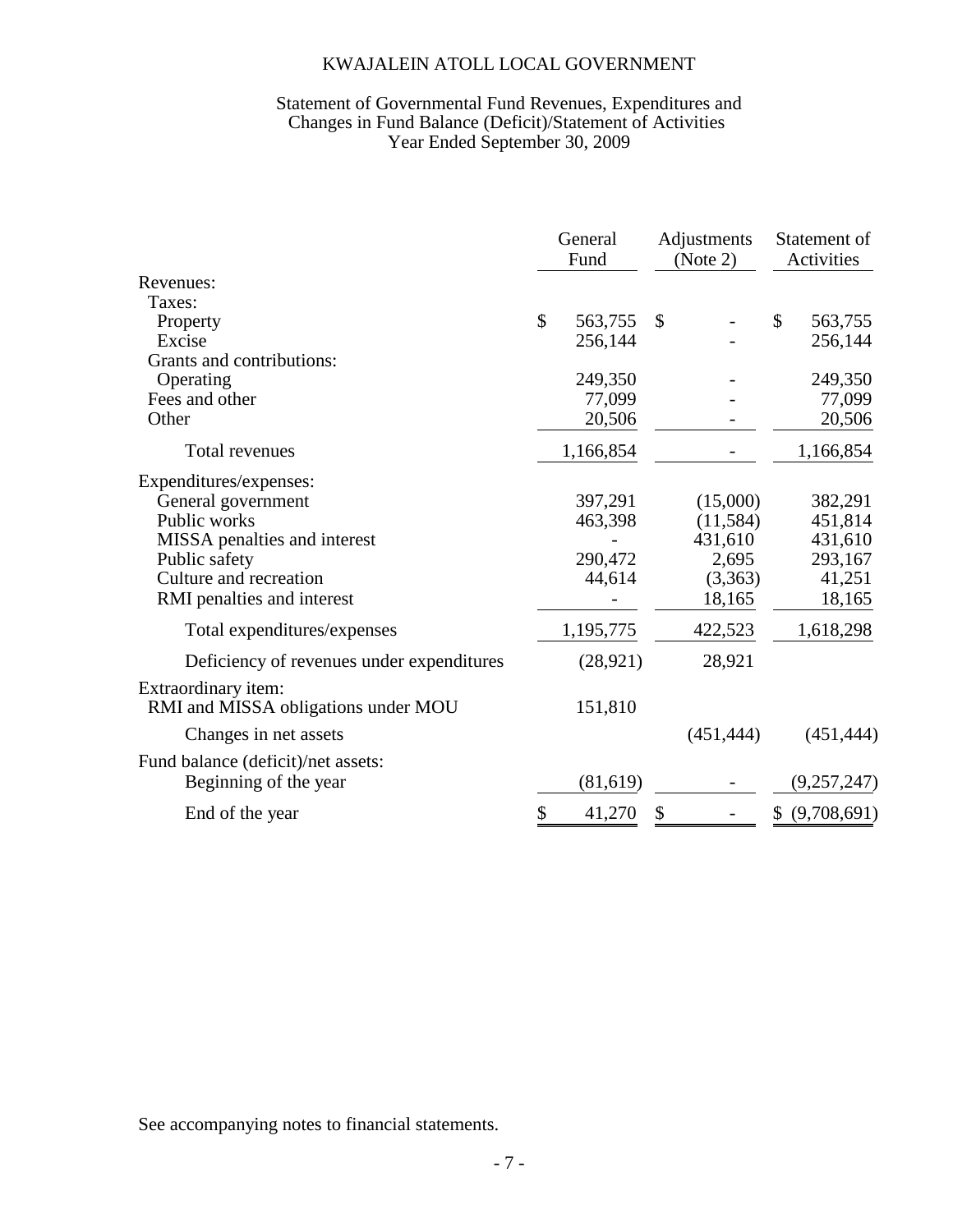Notes to Financial Statements September 30, 2009

#### (1) Reporting Entity

The Kwajalein Atoll Local Government (KALGOV) was established pursuant to Public Law 1981-2, The Local Government Act of the Republic of the Marshall Islands and operates under the Constitution of the Kwajalein Atoll Local Government.

#### (2) Summary of Significant Accounting Policies

The accompanying basic financial statements of KALGOV have been prepared in accordance with accounting principles generally accepted in the United States of America (GAAP). The Governmental Accounting Standards Board (GASB) is the recognized standard-setting body for establishing governmental accounting and financial reporting principles. The more significant of KALGOV's accounting policies are described below.

#### Government-Wide Financial Statements

The Statement of Net Assets and the Statement of Activities report information on all nonfiduciary activities of KALGOV.

Primary government activities are defined as either governmental or business-type activities. Governmental activities, which normally are supported by taxes, intergovernmental revenues and other non-exchange revenues, are reported separately from business-type activities, which rely to a significant extent on fees charged to external parties for goods or services.

The Statement of Net Assets presents KALGOV's nonfiduciary assets and liabilities, with the difference reported as net assets. Net assets are reported in three categories:

- Invested in capital assets consists of capital assets, net of accumulated depreciation plus construction or improvement of those assets.
- Restricted net assets result when constraints placed on net asset use are either externally imposed by creditors, grantors, contributors, and the like, or imposed by law through enabling legislation. KALGOV has no restricted net assets at September 30, 2009.
- Unrestricted net assets consist of net assets, which do not meet the definition of the two preceding categories. Unrestricted net assets often are designated (for example, internally restricted), to indicate that management does not consider them to be available for general operations. They often have resources that are imposed by management, but can be removed or modified.

The degrees to which direct expenses of given functions or segments are offset by program revenues are described as follows: Operating Capital Net Expenses

| <b>Expenses</b> | Charges for<br>Services | Grants and<br>Contributions | Grants and<br>Contributions | <b>NET EXPENSES</b><br>Primary<br>Government |
|-----------------|-------------------------|-----------------------------|-----------------------------|----------------------------------------------|
|                 |                         |                             |                             |                                              |
|                 |                         | \$                          | \$<br>٠                     | (295, 546)<br>\$                             |
| 293,167         |                         |                             | ٠                           | (293, 167)                                   |
| 451,814         | 7,286                   | 232,418                     |                             | (212, 110)                                   |
| 41.251          |                         |                             | -                           | (41,251)                                     |
| 431,610         |                         |                             | $\overline{\phantom{0}}$    | (431,610)                                    |
| 18,165          |                         |                             |                             | (18, 165)                                    |
| \$1,618,298     | 77,099                  | $$ -249,350$                |                             | \$ (1,291,849)                               |
|                 | 382.291                 | 69.813<br>$-8-$             | Operating<br>16,932         | Capital                                      |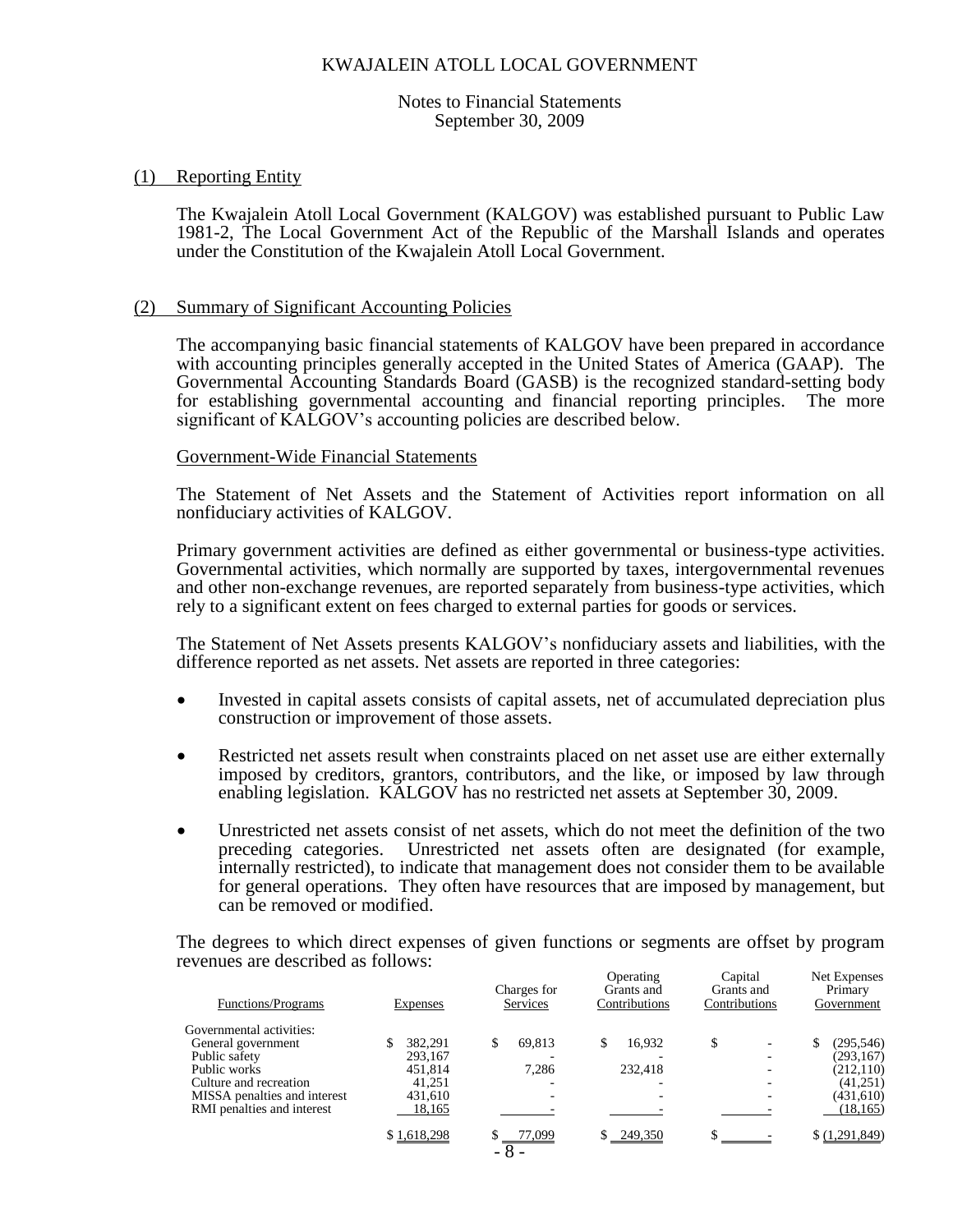#### Notes to Financial Statements September 30, 2009

## (2) Summary of Significant Accounting Policies, Continued

## Government-Wide Financial Statements, Continued

Direct expenses are those that are clearly identifiable within a specific function. Program revenues include charges to customers or applicants who purchase, use, or directly benefit from goods, services, or privileges that are restricted to meeting the operational or capital requirements of a particular function. Taxes and other items do not meet the definition of program revenues.

#### Fund Financial Statements

KALGOV uses one governmental fund to report on its financial position and results of operations. The operations of this fund are accounted for with a set of self-balancing accounts that comprise its assets, liabilities, fund equity, revenues and expenditures.

Separate financial statements are provided for governmental funds. KALGOV presents a balance sheet and a statement of revenues, expenditures and changes in fund balance (deficit) for its governmental fund. The ending fund balance on the balance sheet is then reconciled to the ending governmental activities net assets.

Adjustments required to reconcile total governmental fund balance to net assets of governmental activities in the Statement of Net Assets are as follows:

| Total fund balance - governmental funds                                                             |                                          | \$<br>41,270   |
|-----------------------------------------------------------------------------------------------------|------------------------------------------|----------------|
| Add:<br>Capital assets<br>Accumulated depreciation                                                  | 193,043<br>(161,600)                     | 31,443         |
| Less:<br>Compensated absences payable<br>Social security taxes payable<br>Withholding taxes payable | (265, 258)<br>(6,764,402)<br>(2,751,744) | (9,781,404)    |
| Total net assets - governmental activities                                                          |                                          | \$ (9,708,691) |

Adjustments required to reconcile net change in total governmental fund balance (deficit) to change in net assets of governmental activities in the Statement of Activities are as follows:

| Net change in fund balance (deficit) - governmental funds |  | $\frac{1}{2}$ (28,921) |
|-----------------------------------------------------------|--|------------------------|
|-----------------------------------------------------------|--|------------------------|

Capital outlays are reported as expenditures in governmental funds. However, in the statement of activities, the cost of capital assets is allocated over their estimated useful lives as depreciation expense. For the current year, these amounts consist of:

| Capital outlays      | 33,191   |        |
|----------------------|----------|--------|
| Depreciation expense | (18,226) | 14,965 |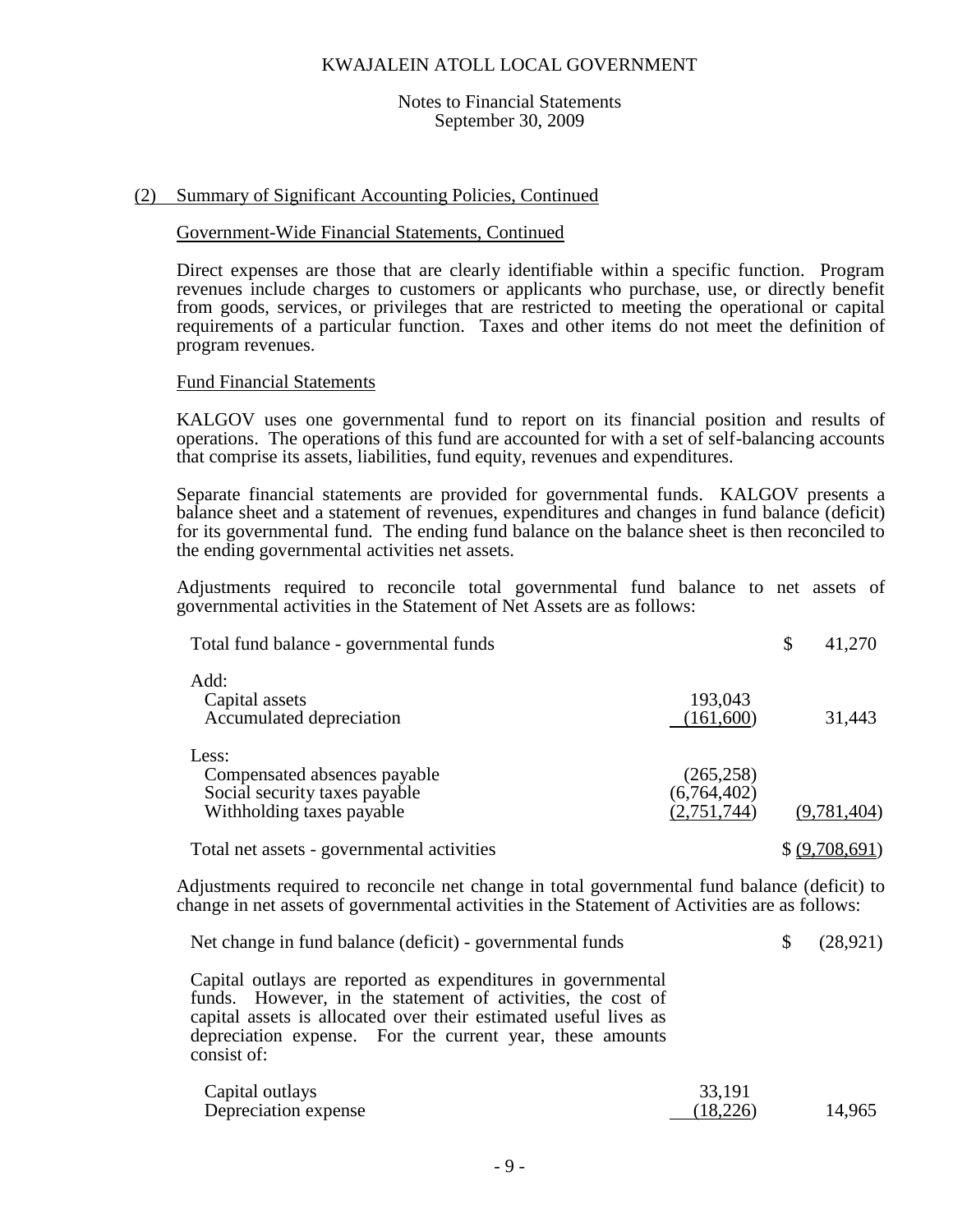#### Notes to Financial Statements September 30, 2009

#### (2) Summary of Significant Accounting Policies, Continued

#### Fund Financial Statements, Continued

Some expenses reported in the statement of activities do not require the use of current financial resources and therefore are not reported as expenditures in governmental funds. For the current year, these activities consist of:

| Increase in RMI penalties and interest<br>Increase in MISSA penalties and interest | (18, 165)<br>(431,610) |                         |
|------------------------------------------------------------------------------------|------------------------|-------------------------|
| Decrease in compensated absences payable                                           | 12.287                 | (437, 488)              |
| Change in net assets - governmental activities                                     |                        | $\frac{1}{2}$ (451,444) |

## Measurement Focus and Basis of Accounting

The government-wide financial statements are reported using the economic resources measurement focus and the full accrual basis of accounting. Revenues are recorded when earned and expenses are recorded when a liability is incurred, regardless of the timing of cash flows. Grants and similar items are recognized as revenues as soon as all eligibility requirements imposed by the provider have been met.

Governmental fund financial statements account for the general governmental activities of KALGOV and are reported using the current financial resources measurement focus and the modified accrual basis of accounting. Revenues are recognized as they become susceptible to accrual; generally when they are both measurable and available. Revenues are considered to be available when they are collectible within the current period or soon enough thereafter to pay liabilities of the current period. For this purpose, KALGOV considers revenues to be available if they are collected within 60 days of the end of the current fiscal period.

Amounts reported as program revenue include 1) charges to customers or applicants for goods, services, or privileges provided, 2) operating grants and contributions, and 3) capital grants and contributions. Internally dedicated resources are reported as general revenues rather than as program revenues. General revenue is derived from taxation and other items that are not allocated to specific programs.

Unrestricted contributions and grants are recorded as revenue in the statement of revenues, expenditures, and changes in fund deficit when received (in the case of contributions) or when approved by the grantor agency (in the case of grants).

#### Cash and Cash Equivalents

Custodial credit risk is the risk that in the event of a bank failure, KALGOV's deposits may not be returned to it. Such deposits are not covered by depository insurance and are either uncollateralized or collateralized with securities held by the pledging financial institution or held by the pledging financial institution but not in the depositor-government's name. KALGOV does not have a deposit policy for custodial credit risk.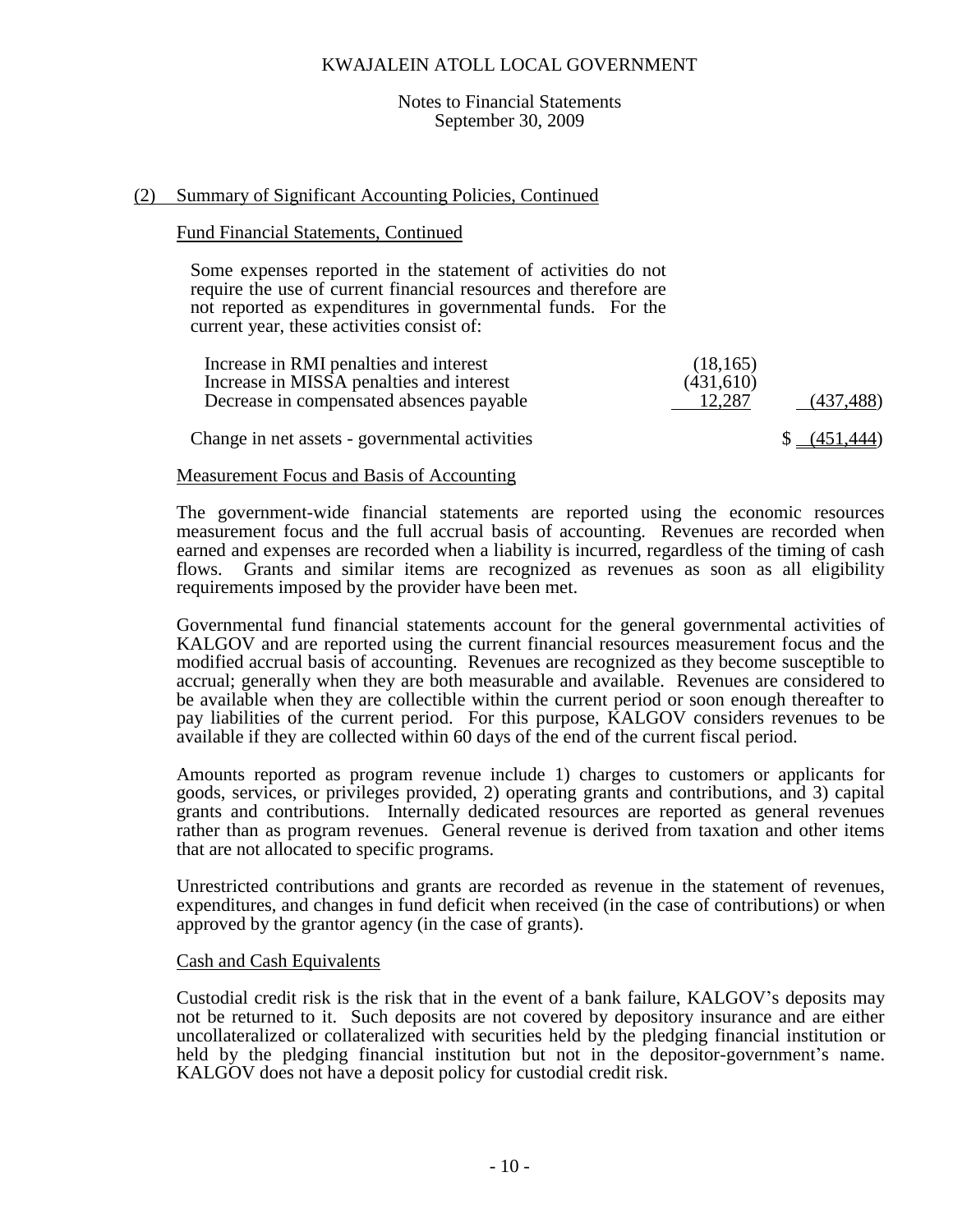#### Notes to Financial Statements September 30, 2009

## (2) Summary of Significant Accounting Policies, Continued

## Cash and Cash Equivalents, Continued

For purposes of the balance sheet/statement of net assets, cash and cash equivalents is defined as cash on hand, and cash held in demand accounts. As of September 30, 2009, the carrying amount of the primary government's total cash and cash equivalents was \$63,242 and the corresponding bank balance was \$66,683. Of the bank balance amount, \$51 is maintained in a financial institution subject to Federal Deposit Insurance Corporation (FDIC) insurance. KALGOV does not require collateralization of its cash deposits; therefore, deposit levels in excess of FDIC insurance coverage are uncollateralized. Accordingly, these deposits are exposed to custodial credit risk.

#### Receivables

In general, tax revenue is recognized on the government-wide financial statements, when assessed or levied and on the governmental fund financial statements to the extent that it is both measurable and available. Receivables are primarily due from businesses and individuals residing on islands within the Kwajalein Atoll. The allowance for doubtful accounts is stated at an amount that management believes will be adequate to absorb possible losses on accounts receivable that may become uncollectible based on evaluations of the collectability of these accounts and prior collection experience. The allowance is established through an allowance for doubtful accounts charged to bad debts expense. KALGOV believes the allowance amounting to \$68,099 at September 30, 2009, is adequate to absorb currently estimated bad debts in the account balance.

## Capital Assets

Capital assets, which consist of equipment, are reported in the government-wide financial statements. Such assets, whether purchased or constructed, are recorded at historical cost or estimated historical cost. Contributed capital assets are recorded at estimated fair market value at the date of donation.

Title to the land on which KALGOV's facilities are located is held in the name of the landowner. Fair market rental value related to this property has not been assessed or recorded.

Title to the building where the Mayor's Office, the Department of Administration, the Department of Revenue and Finance and the Legal Administration are located has not been perfected in the name of KALGOV and is still held in the name of the Kwajalein Atoll Development Authority. Fair market rental value related to the building has not been assessed or recorded.

KALGOV has not developed a capitalization policy. The costs of normal maintenance and repairs that do not add to the value of assets or materially extend assets lives are not capitalized. Capital assets are depreciated using the straight-line method. When capital assets are disposed, the cost and applicable accumulated depreciation are removed from the respective accounts, and the resulting gain or loss is recorded in the statement of activities.

KALGOV has not accounted for its general fixed assets acquired before FY 2004. Management has taken the position that general fixed assets acquired before FY 2004 have a net book value of zero.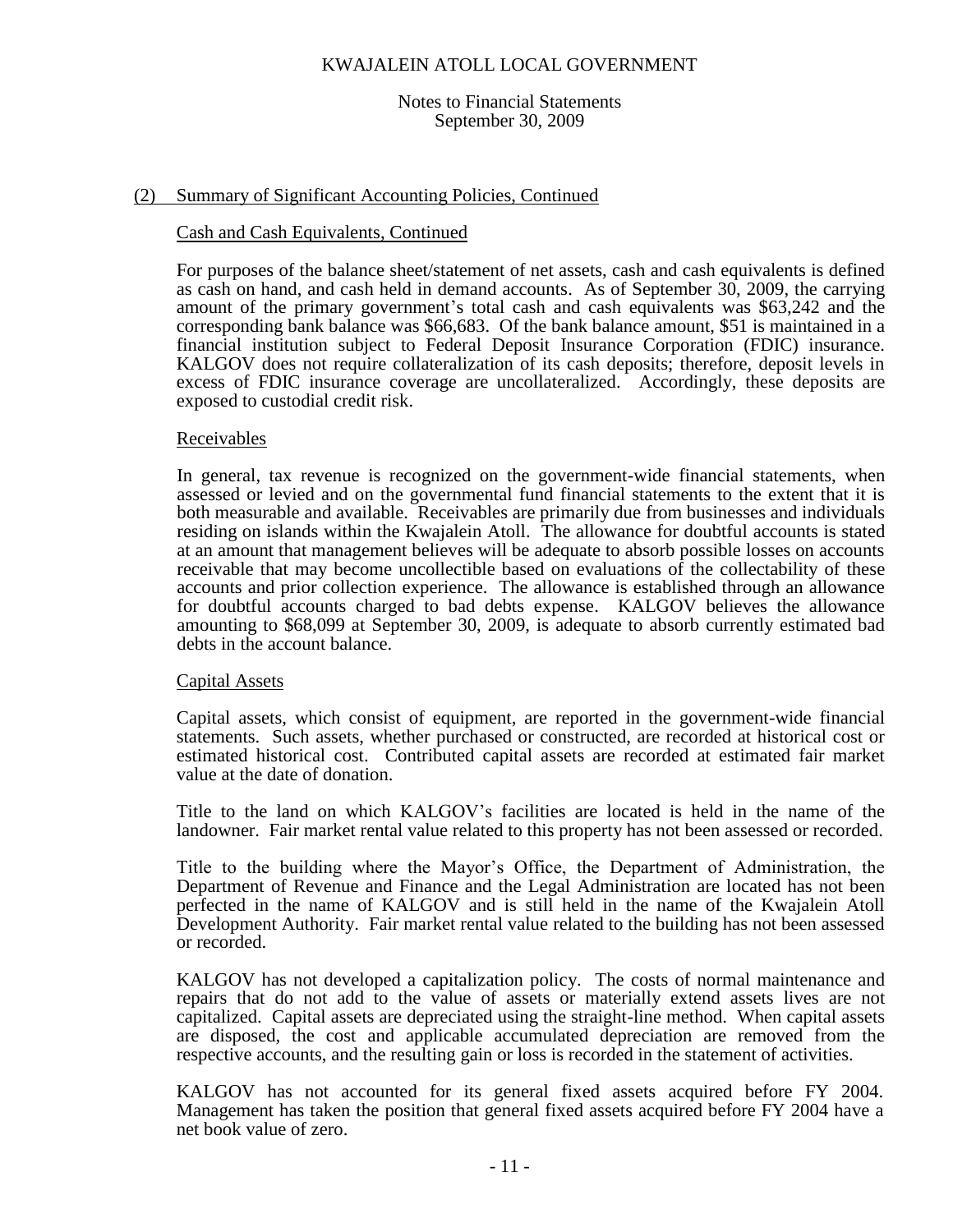#### Notes to Financial Statements September 30, 2009

## (2) Summary of Significant Accounting Policies, Continued

#### Compensated Absences

It is KALGOV's policy to permit employees to accumulate earned but unused vacation and sick pay benefits. All vacation leave benefits and a portion of sick leave benefits is accrued when incurred in the government-wide financial statements. A liability for these amounts is reported in governmental funds only if they have matured, for example, as a result of employee resignations and retirements.

Per Rule XVIII of KALGOV's personnel policy, employee vacation rates are credited at either 104, 156 or 208 hours per year, depending upon their length of service.

- 1. One-half day (4 hours) for each full bi-weekly pay period in the case of employees with less than three (3) years of service.
- 2. Three-fourths day (6) hours for each full bi-weekly pay period in the case of employees with more than three (3) years of service but less than five (5) years of service.
- 3. One (1) day (8 hours) for each full bi-weekly pay period in the case of employees with more than five (5) years of service.

The policy further sets maximum accumulation of such vacation credits at 240 hours. Thereafter, any excess shall be forfeited unless taken before the end of the calendar year in which such excess was accumulated. Upon termination, unused vacation leave will be paid to the employee.

The policy allows employees to receive a lump sum payment of one-half of their accumulated sick leave benefits upon retirement. KALGOV has accrued an estimated liability of  $$155,622$ at September 30, 2009, for potential future sick leave payments as a result of this policy. However, this amount is an estimate and actual payout may be materially different than estimated.

## **Estimates**

The preparation of financial statements in conformity with GAAP requires management to make estimates and assumptions that affect the reported amounts of assets and liabilities and disclosure of contingent assets and liabilities at the date of financial statements and the reported amounts of revenues and expenditures/expenses during the reporting period. Actual results may differ from those estimates.

## New Accounting Standards

During fiscal year 2009, KALGOV implemented the following pronouncements:

 GASB Statement No. 45, *Accounting and Financial Reporting by Employers for Postemployment Benefits Other Than Pensions*, which establishes standards for the measurement, recognition, and display of other postemployment benefits expense/expenditures and related liabilities, note disclosures, and, if applicable, required supplementary information in the financial reports of state and local governmental employers.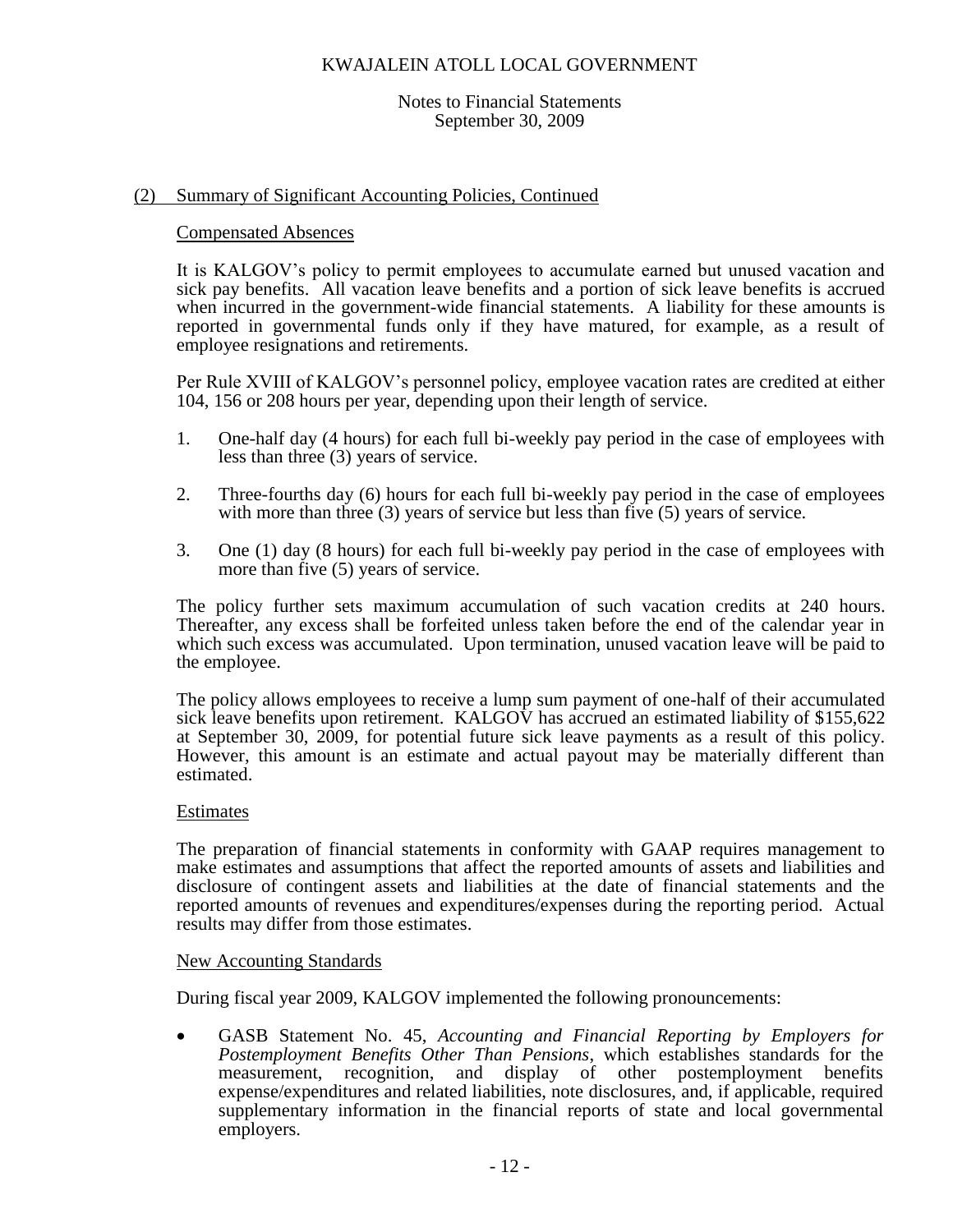#### Notes to Financial Statements September 30, 2009

## (2) Summary of Significant Accounting Policies, Continued

New Accounting Standards, Continued

- GASB Statement No. 49, *Accounting and Financial Reporting for Pollution Remediation Obligations*, which provides guidance and consistency under which a governmental entity would be required to report a liability related to pollution remediation.
- GASB Statement No. 52, *Land and Other Real Estate Held as Investments by Endowments*, which improves the quality of financial reporting by requiring endowments to report their land and other real estate investments at fair value, creating consistency in reporting among similar entities that exist to invest resources for the purpose of generating income.
- GASB Statement No. 55, *The Hierarchy of Generally Accepted Accounting Principles for State and Local Governments*, which improves financial reporting by contributing to the GASB's efforts to codify all GAAP for state and local governments so that they derive from a single source.
- GASB Statement No. 56, *Codification of Accounting and Financial Reporting Guidance Contained in the AICPA Statements on Auditing Standards*, which incorporates accounting and financial reporting guidance previously only contained in the American Institute of Certified Public Accountants (AICPA) auditing literature into the GASB's accounting and financial reporting literature for state and local governments, and addresses three issues from the AICPA's literature - related party transactions, going concern considerations, and subsequent events.

The implementation of these pronouncements did not have a material effect on the accompanying financial statements.

In June 2007, GASB issued statement No. 51, *Accounting and Financial Reporting for Intangible Assets*, which addresses whether and when intangible assets should be considered capital assets for financial reporting purposes. The provisions of this statement are effective<br>for periods beginning after June 15, 2009. Management does not believe that the for periods beginning after June  $15$ , 2009. implementation of this statement will have a material effect on the financial statements of KALGOV.

In June 2008, GASB issued Statement No. 53, *Accounting and Financial Reporting for Derivative Instruments*, which is intended to improve how state and local governments report information about derivative instruments - financial arrangements used by governments to manage specific risks or make investments - in their financial statements. The provisions of this statement are effective for periods beginning after June 15, 2009. Management does not believe that the implementation of this statement will have a material effect on the financial statements of KALGOV.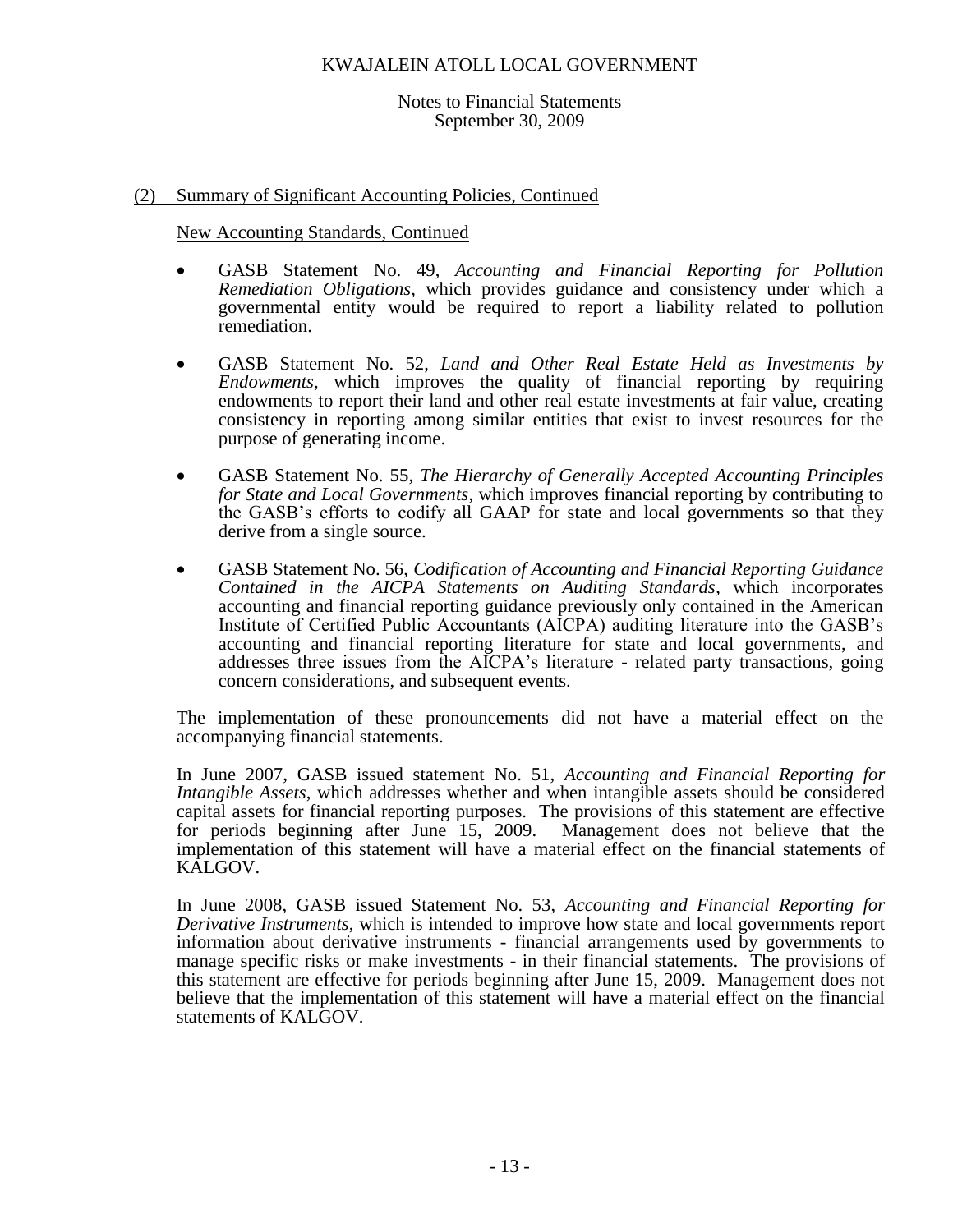#### Notes to Financial Statements September 30, 2009

## (2) Summary of Significant Accounting Policies, Continued

#### New Accounting Standards, Continued

In December 2008, GASB issued Technical Bulletin No. 2008-1, *Determining the Annual Required Contribution Adjustment for Postemployment Benefits*, which clarifies the requirements of GASB Statement No. 27, *Accounting for Pensions by State and Local Governmental Employers,* and Statement No. 45, *Accounting and Financial Reporting by Employers for Postemployment Benefits Other Than Pensions,* for calculating the annual required contribution (ARC) adjustment. The provisions of this statement are effective for periods beginning after December 15, 2008. Management does not believe that the implementation of this statement will have a material effect on the financial statements of KALGOV.

In March 2009, GASB issued Statement No. 54, *Fund Balance Reporting and Governmental Fund Type Definitions*, which enhances the usefulness of fund balance information by providing clearer fund balance classifications that can be more consistently applied and by clarifying the existing governmental fund type definitions. The provisions of this statement are effective for periods beginning after June 15, 2010. Management does not believe that the implementation of this statement will have a material effect on the financial statements of KALGOV.

## Total Columns

Total columns are presented primarily to facilitate financial analysis. The Management's Discussion and Analysis includes certain prior year summarized comparative information in total. Such information does not include sufficient detail to constitute a full comparative presentation. Accordingly, such information should be read in conjunction with KALGOV's financial statements for the year ended September 30, 2008 from which summarized information was derived.

## (3) Capital Assets

Capital asset activity for the year ended September 30, 2009, was as follows:

|                                                                                                | Estimated<br><b>Useful Lives</b>                | October<br>1,2008              | <b>Additions</b>              | Deletions | September<br>30, 2009      |
|------------------------------------------------------------------------------------------------|-------------------------------------------------|--------------------------------|-------------------------------|-----------|----------------------------|
| Depreciable capital assets:<br>Equipment<br>Furniture and fixtures<br>Transportation equipment | $1 - 3$ years<br>$1 - 2$ years<br>$1 - 4$ years | 75,509<br>S<br>3,597<br>80,746 | S<br>9.078<br>2,613<br>21,500 | S         | 84,587<br>6.210<br>102,246 |
|                                                                                                |                                                 | 159,852                        | 33,191                        |           | 193,043                    |
| Less accumulated depreciation                                                                  |                                                 | (143, 374)                     | (18,226)                      |           | (161,600)                  |
|                                                                                                |                                                 | 16,478                         | 14,965                        |           | 31,443                     |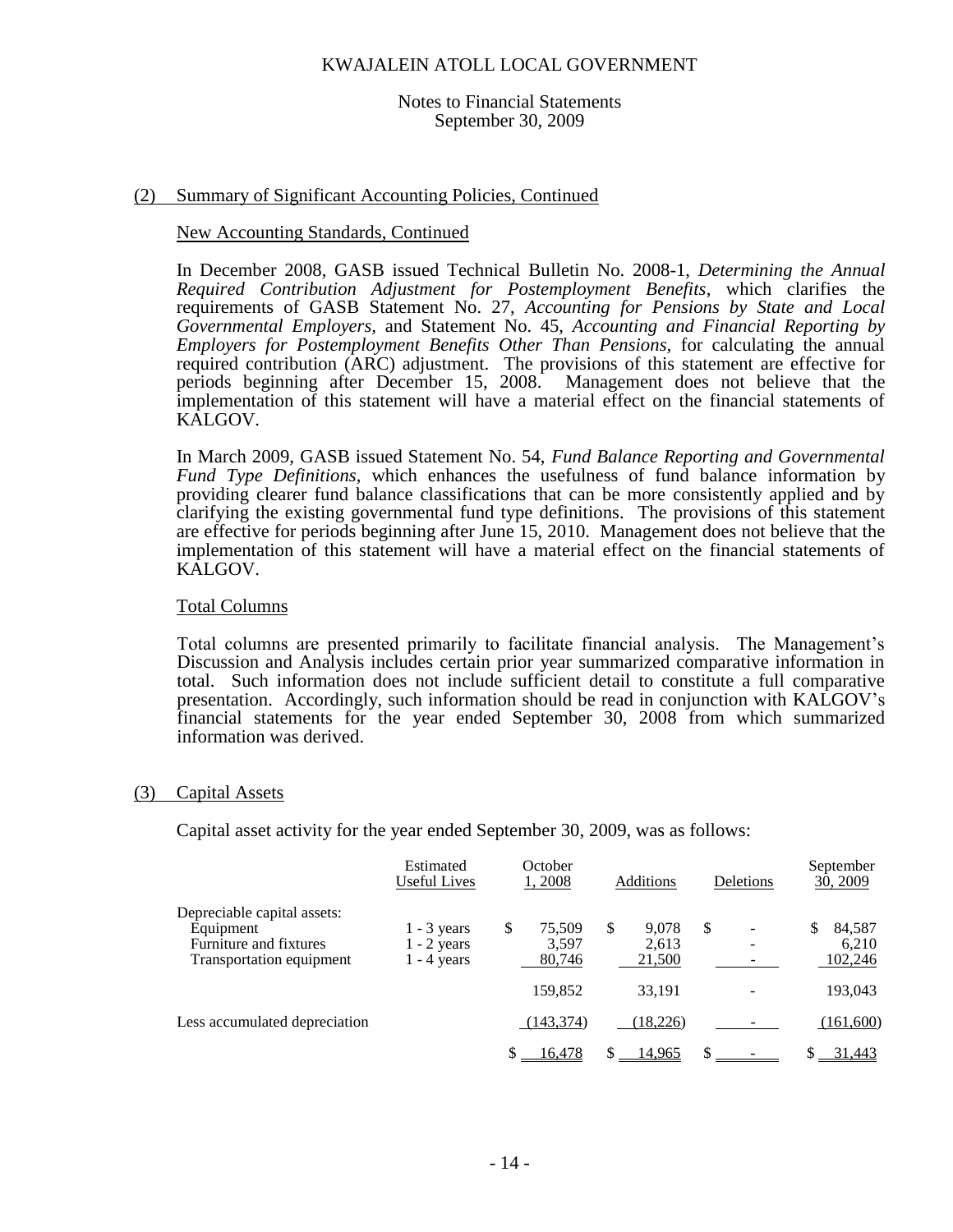#### Notes to Financial Statements September 30, 2009

#### (3) Capital Assets, Continued

Depreciation expense was charged to functions/programs of KALGOV's governmental activities as follows:

| General government | 13,139 |
|--------------------|--------|
| Public safety      | 2.495  |
| Public works       | 2,592  |
|                    |        |

#### (4) Social Security Taxes Payable

At September 30, 2009, KALGOV was liable for taxes payable to the Marshall Islands Social Security Administration (MISSA) in the amount of \$6,764,402. In 2003, the Court ordered KALGOV to pay MISSA \$2.8 million for unpaid contributions from 1996 to 2000. However, in a post judgment agreement, all penalty charges were waived with the condition that KALGOV pay a fixed amount monthly to cover the delinquent amounts and keep current on its quarterly obligations. KALGOV has been unable to keep current on its quarterly obligations and thus the entire \$6,764,402 has been reflected as current in the accompanying financial statements. KALGOV has not recorded any additional penalties and interest.

## (5) Withholding Taxes Payable

At September 30, 2009, KALGOV was liable for withholding taxes payable to the Republic of the Marshall Islands (RepMar) in the amount of \$2,751,744. No repayment schedule with RepMar exists and thus the entire \$2,751,744 has been reflected as a current liability in the accompanying financial statements.

## (6) Long-Term Obligations

Long-term liabilities will be liquidated in the future from governmental funds. During the year ended September 30, 2009, the following changes occurred in liabilities reported as part of KALGOV's long-term liabilities in the statement of net assets:

|                      | October.<br>2008     | Additions                         | Deletions | September<br>30, 2009 | Due Within<br>One Year   |
|----------------------|----------------------|-----------------------------------|-----------|-----------------------|--------------------------|
| Compensated absences | $\frac{\$}{277.545}$ | <b>Contract Contract Contract</b> | (12.287)  | \$ 265,258            | $\overline{\phantom{0}}$ |

## (7) Funding Sources

## RepMar Appropriation

KALGOV receives an annual appropriation from the Nitijela to defray the cost of salaries and related benefits, contractual services and utilities. KALGOV submits an annual budget for these items. For the year ended September 30, 2009, the total appropriation was \$232,418.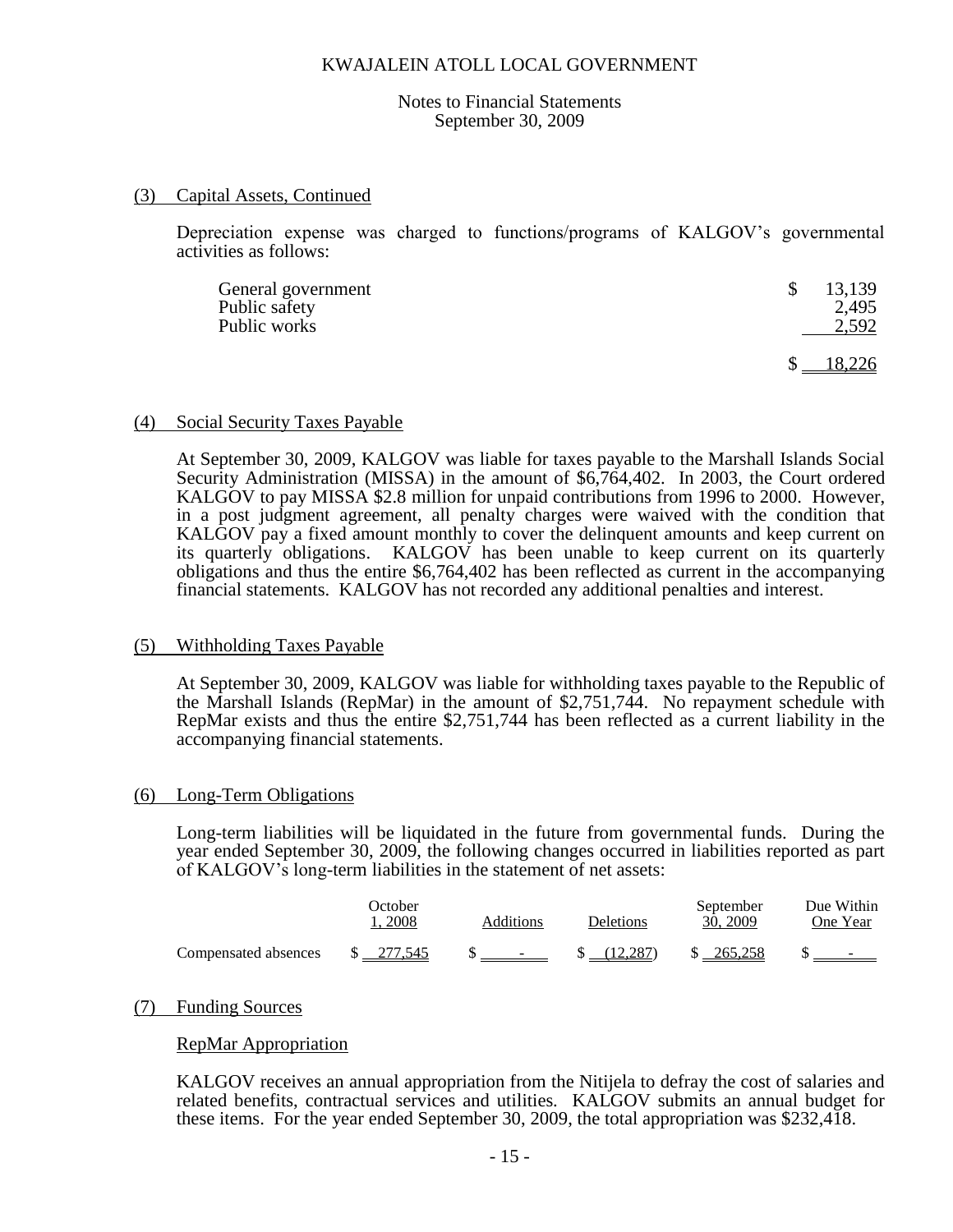Notes to Financial Statements September 30, 2009

#### (8) Contingencies

#### Sick Leave

It is the policy of KALGOV to record expenditures for sick leave when leave is actually taken. Sick leave is compensated time for absence during working hours arising from employee illness or injury. The estimated accumulated amount of unused sick leave as of September 30, 2009, is \$311,242. KALGOV has accrued an estimated liability of \$155,622 at September 30, 2009, for potential future sick leave payments in accordance with the compensated absences policy.

#### Insurance Coverage

KALGOV does not maintain insurance coverage for a significant amount of fixed assets. In the event of a catastrophe, KALGOV may be self-insured to a material extent.

#### (9) Risk Management

KALGOV is exposed to various risks of loss related to torts; theft of, damage to, and destruction of assets; errors and omissions; injuries to employees; and natural disasters. KALGOV has elected to purchase commercial insurance coverage from independent third parties for the risks of loss to which it is exposed. Settled claims from these risks have not exceeded commercial insurance coverage for the past three years.

## (10) Going Concern

As a result of recurring operating deficits and a significant unreserved fund deficit in the General Fund, there is substantial doubt about KALGOV's ability to continue as a going concern. Management's plans to address KALGOV's financial situation include:

- Reducing certain controllable expenses.
- Minimizing capital acquisitions.
- Reducing regular working hours for employees.
- Implementing a comp time system for overtime hours worked.
- Negotiating amounts due from RepMar for past appropriations not honored in accordance with the Memorandum of Understanding dated March 29, 1987 for the assumption of the Department of Public Works.
- Negotiating with RepMar for the return of the Department of Public Works back to RepMar.

Management believes that actions presently being taken to revise KALGOV operating requirements, as outlined above, provide the opportunity for KALGOV to continue as a going concern and to commence the process of reducing the abovementioned General Fund deficit position (see note 11).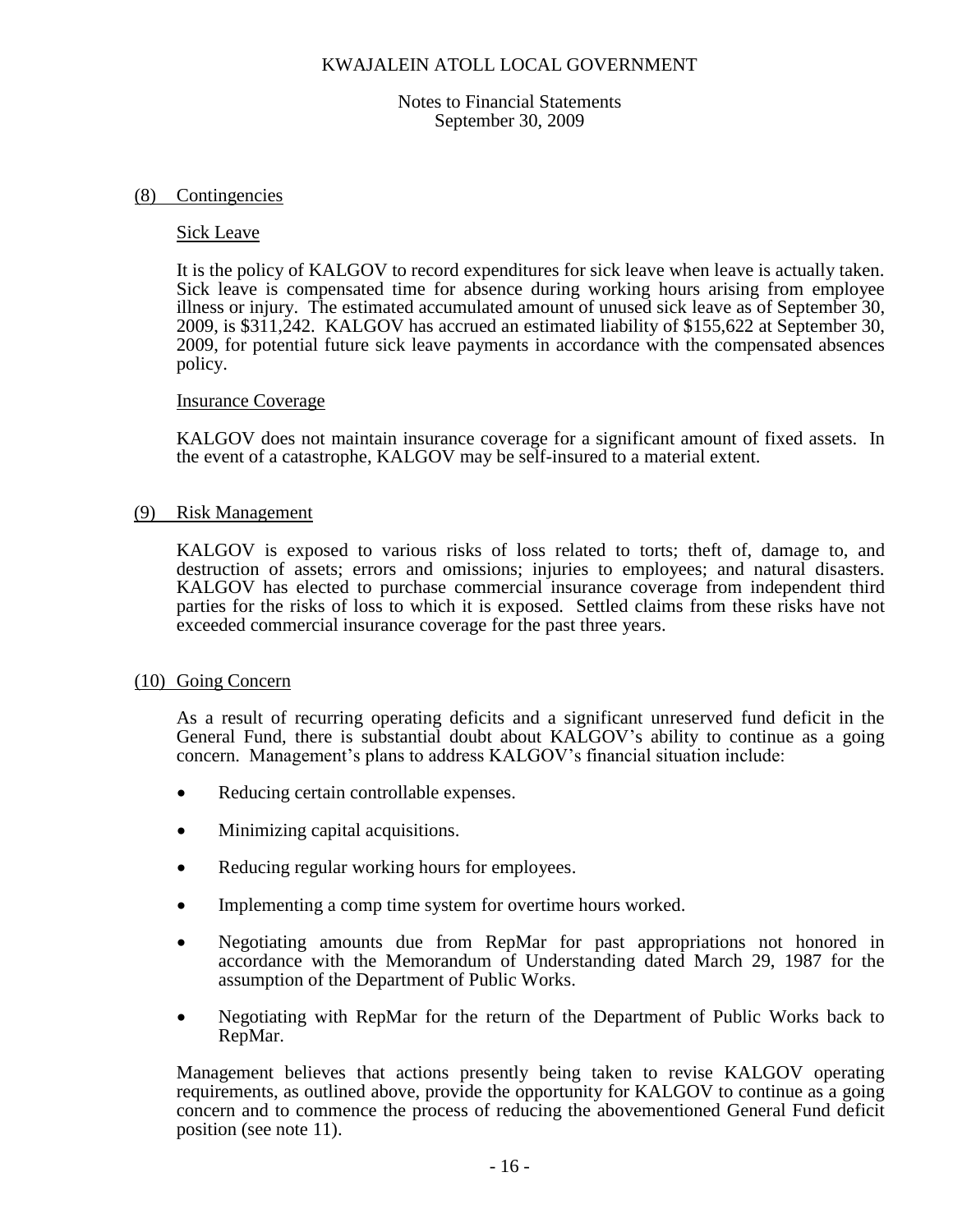Notes to Financial Statements September 30, 2009

#### (11) Subsequent Event

In January 2010, KALGOV entered into a memorandum of understanding (MOU) with RepMar and MISSA to address taxes payable. The MOU assigned 40% of KALGOV's share of all immoveable property tax collected from Kwajalein land-use payments to MISSA and RepMar with 60% and 40% issued directly to MISSA and RepMar, respectively. As a result of the MOU the nature of the tax payable liabilities to MISSA and RepMar have changed in that the total amounts are not due within one year. As a result of the MOU, \$151,810 was recorded as an extraordinary item of the General Fund. Accordingly, MISSA and RepMar taxes payable are not recorded within the General Fund in the accompanying financial statements.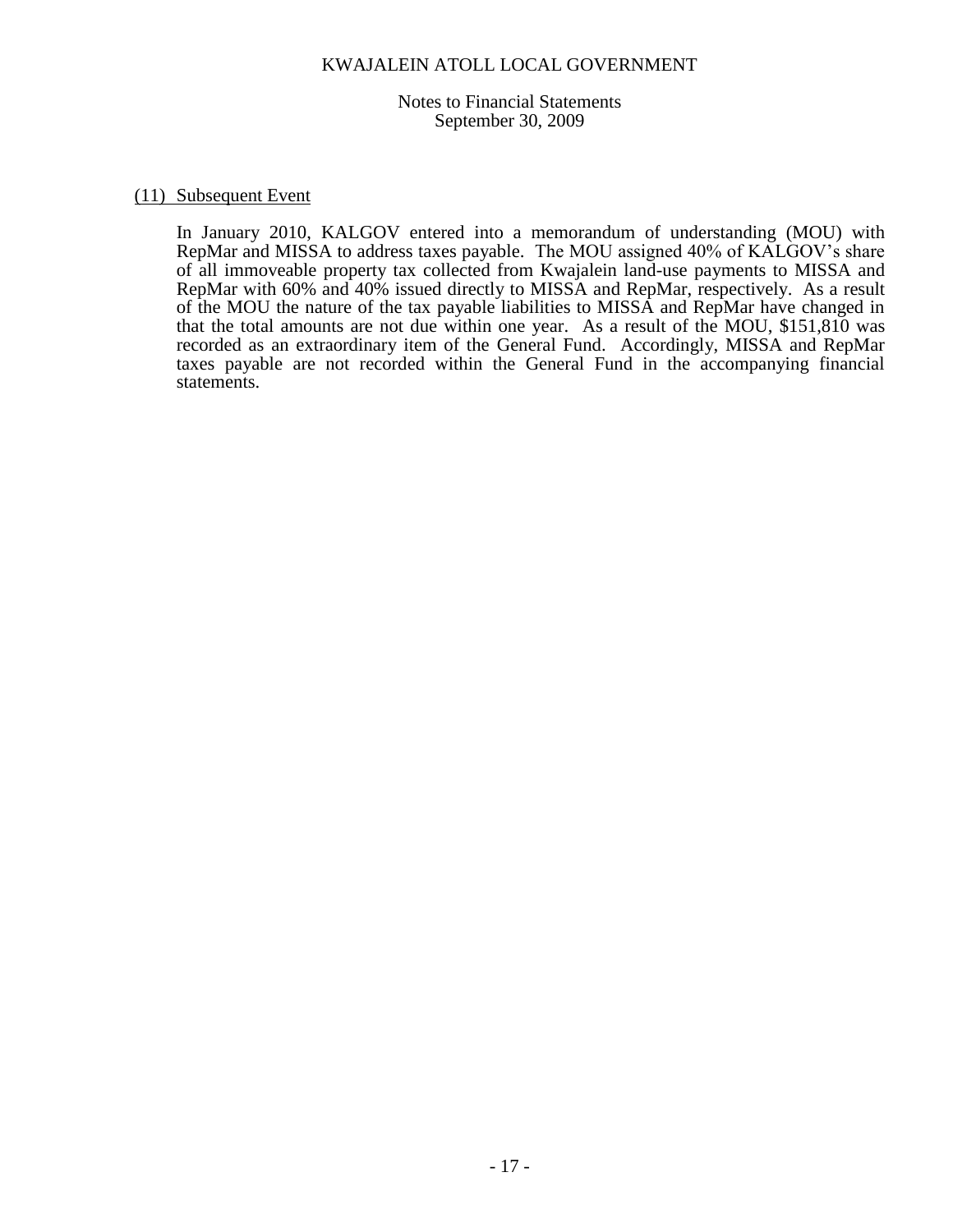# REQUIRED SUPPLEMENTARY INFORMATION

# YEAR ENDED SEPTEMBER 30, 2009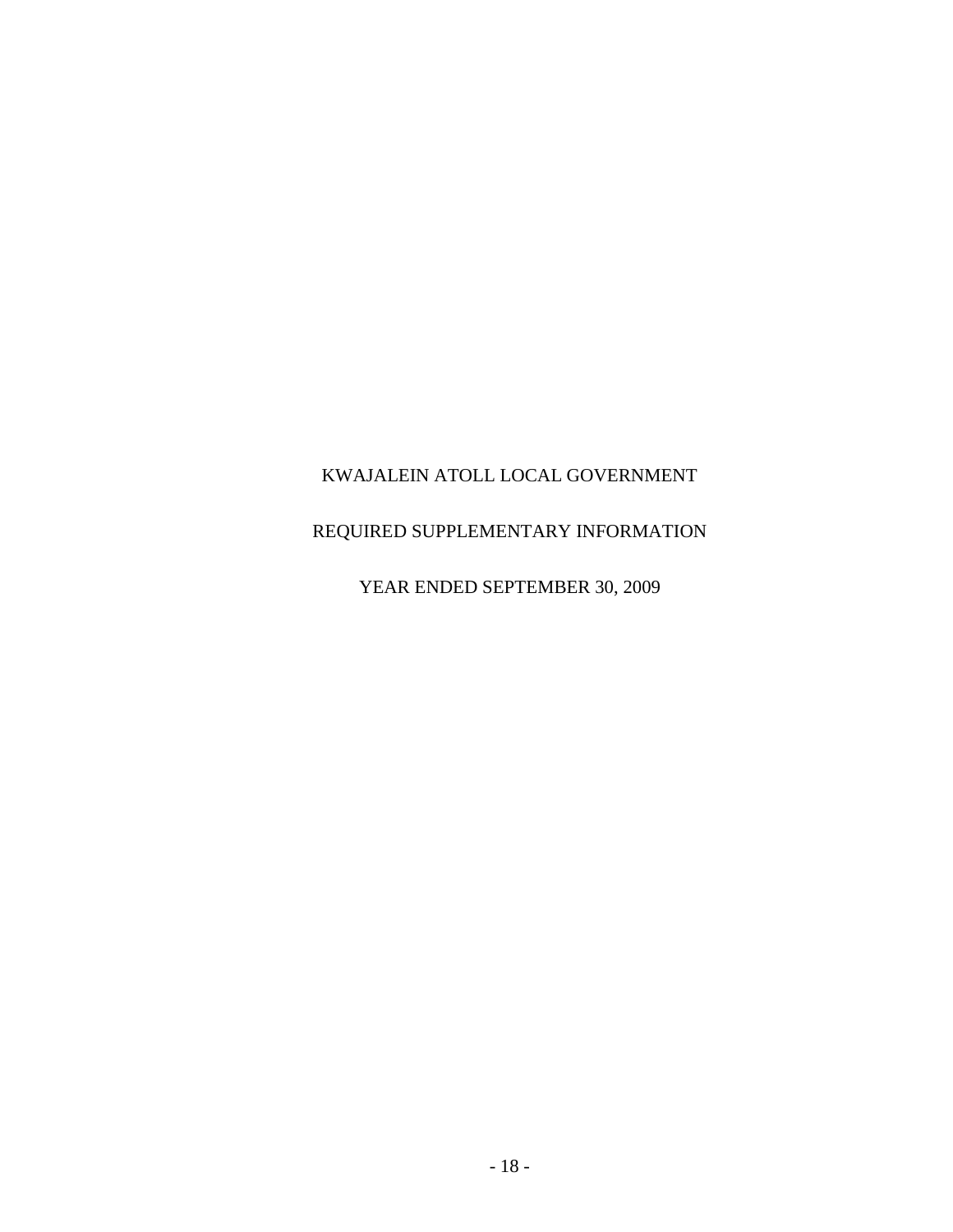## Schedule of Revenues, Expenditures and Changes in Unreserved Fund Balance (Deficit) - Budget and Actual - General Fund Year Ended September 30, 2009

|                                                        | <b>Budgeted Amounts</b> |           |    |           |     |           |     | Variance<br>Positive |  |
|--------------------------------------------------------|-------------------------|-----------|----|-----------|-----|-----------|-----|----------------------|--|
|                                                        | Original                |           |    | Final     |     | Actual    |     | (Negative)           |  |
| Revenues:                                              |                         |           |    |           |     |           |     |                      |  |
| Taxes:                                                 |                         |           |    |           |     |           |     |                      |  |
| Property                                               | \$                      | 670,000   | \$ | 670,000   | \$. | 563,755   | \$. | (106, 245)           |  |
| Excise                                                 |                         | 319,900   |    | 319,900   |     | 256,144   |     | (63, 756)            |  |
| Grants and contributions:                              |                         |           |    |           |     |           |     |                      |  |
| Operating                                              |                         | 1,167,364 |    | 1,167,364 |     | 249,350   |     | (918, 014)           |  |
| Fees and other                                         |                         | 507,150   |    | 507,150   |     | 77,099    |     | (430, 051)           |  |
| Other                                                  |                         | 85,766    |    | 85,766    |     | 20,506    |     | (65,260)             |  |
| Total revenues                                         |                         | 2,750,180 |    | 2,750,180 |     | 1,166,854 |     | (1,583,326)          |  |
| Expenditures:                                          |                         |           |    |           |     |           |     |                      |  |
| General government                                     |                         | 939,226   |    | 939,226   |     | 397,291   |     | 541,935              |  |
| Public works                                           |                         | 1,181,019 |    | 1,181,019 |     | 463,398   |     | 717,621              |  |
| Public safety                                          |                         | 556,819   |    | 556,819   |     | 290,472   |     | 266,347              |  |
| Culture and recreation                                 |                         | 73,116    |    | 73,116    |     | 44,614    |     | 28,502               |  |
| Total expenditures                                     |                         | 2,750,180 |    | 2,750,180 |     | 1,195,775 |     | 1,554,405            |  |
| Extraordinary item:                                    |                         |           |    |           |     |           |     |                      |  |
| RMI and MISSA obligations under MOU                    |                         |           |    |           |     | 151,810   |     | 151,810              |  |
| Net change in unreserved fund balance (deficit)        |                         |           |    |           |     | 122,889   |     | 122,889              |  |
| Unreserved fund balance (deficit) at beginning of year |                         | (81,619)  |    | (81,619)  |     | (81,619)  |     |                      |  |
| Unreserved fund balance (deficit) at end of year       | \$                      | (81,619)  | S  | (81,619)  | S   | 41,270    |     | 122,889              |  |

See accompanying notes to required supplementary information - budgetary reporting.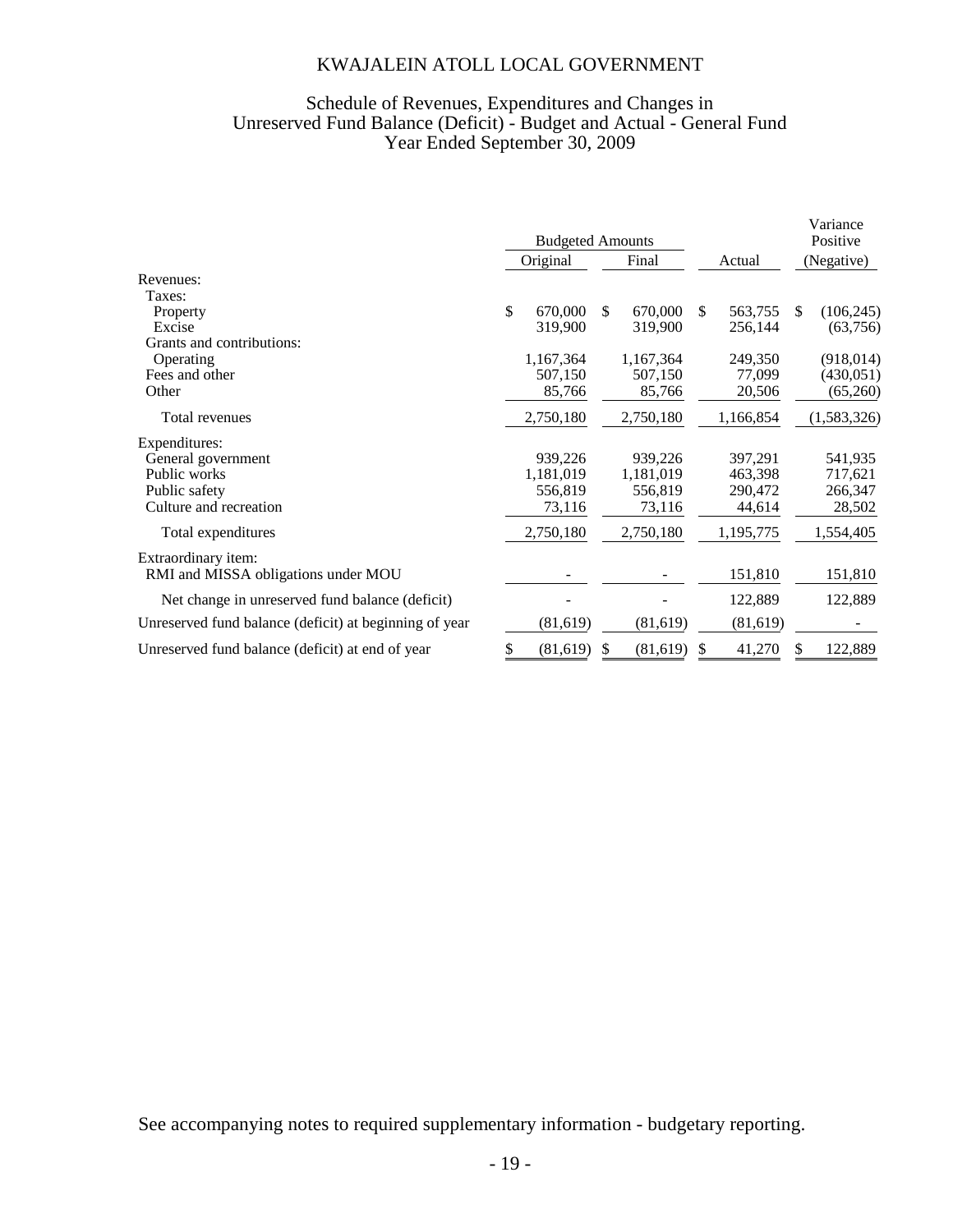## Notes to Required Supplementary Information - Budgetary Reporting September 30, 2009

#### (1) Budgetary Information

The Constitution of KALGOV provides for the Executive Committee to introduce to the Kwajalein Atoll Local Council (the Council) at least one set of budget estimates of revenues and expenditures and at least one appropriation ordinance for each fiscal year. No monies shall be expended unless appropriated by ordinance for the purpose for which it is to be expended.

Accounting principles used in developing data on a budgetary basis do not differ from those used in preparing the basic financial statements in conformity with GAAP.

Encumbrance accounting for budgetary control purposes is not followed by KALGOV; however, management has determined that no material encumbrances exist at year end.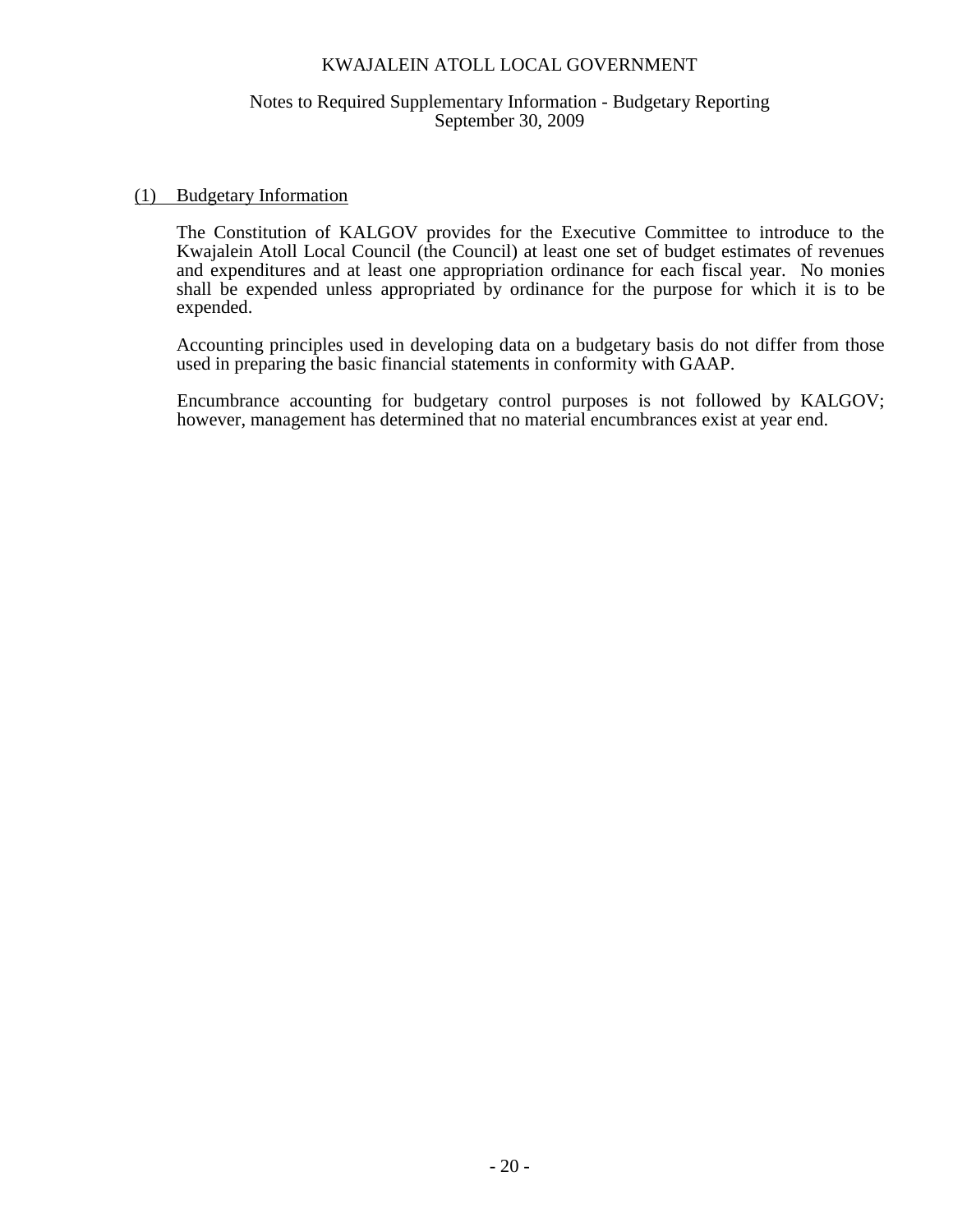# OTHER SUPPLEMENTARY INFORMATION

YEAR ENDED SEPTEMBER 30, 2009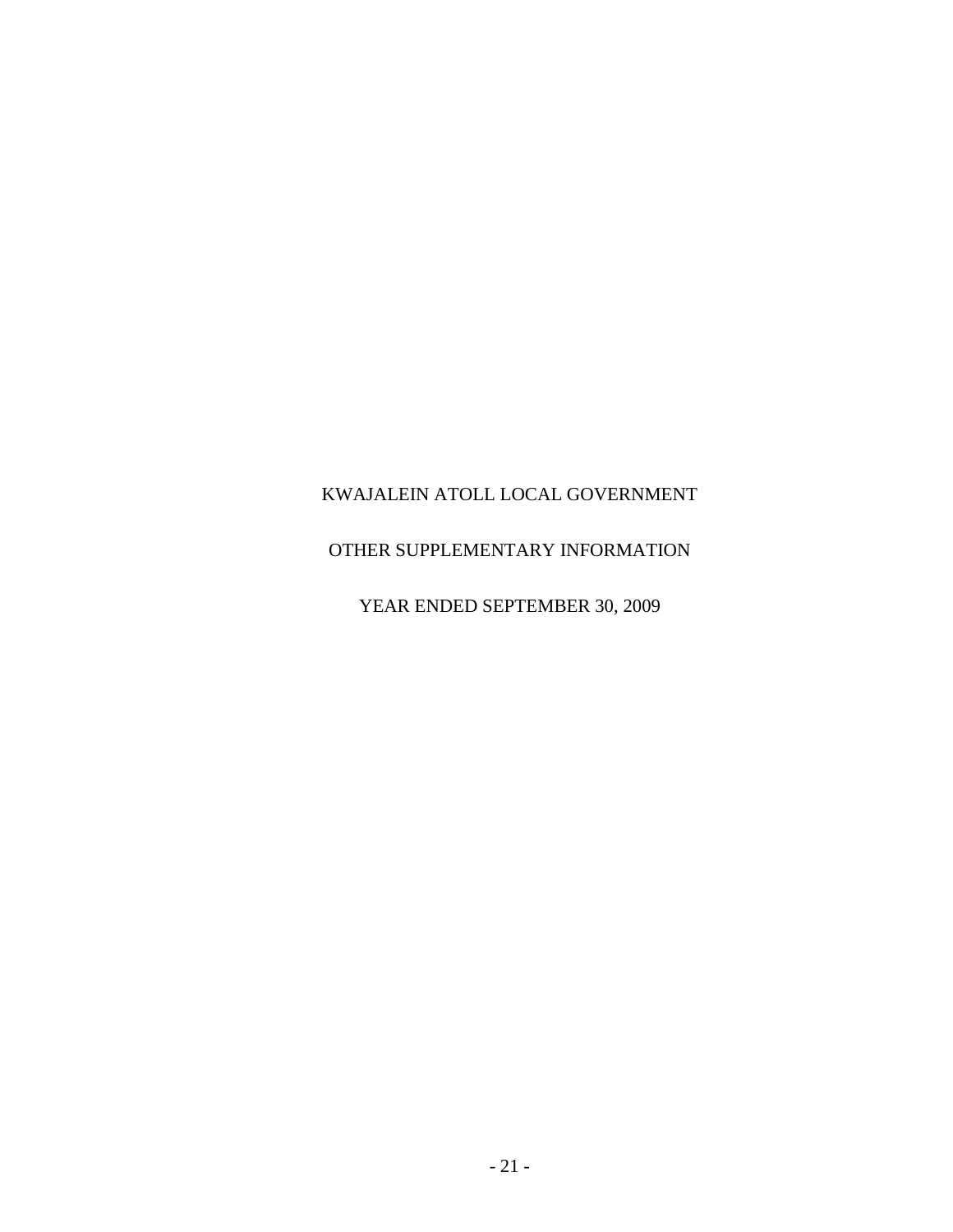## KWAJALEIN ATOLL LOCAL GOVERNMENT GENERAL FUND

# September 30, 2009

The General Fund is used to account for resources traditionally associated with government which are not required legally or by sound financial management to be accounted for in another fund. The following are combined and included in the General Fund as of September 30, 2009:

## Operating Fund

This fund accounts for all governmental transactions, except those activities of the Department of Public Works and Public Safety.

## Public Services Fund

This fund accounts for the activities of the Department of Public Works and Public Safety.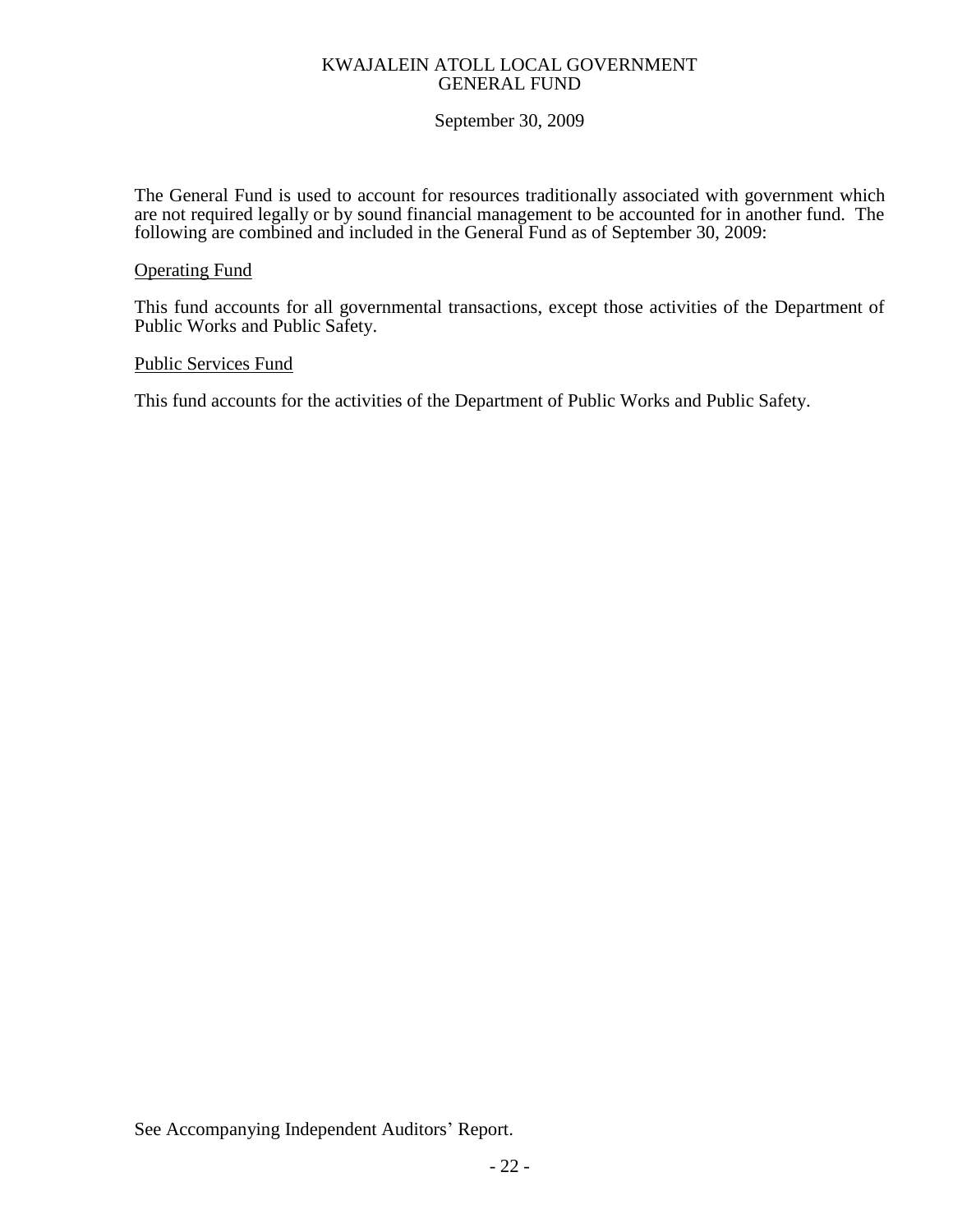## Combining Balance Sheet General Fund September 30, 2009

|                                                                             |           |                               |               | Public      |              |               |       |                  |  |
|-----------------------------------------------------------------------------|-----------|-------------------------------|---------------|-------------|--------------|---------------|-------|------------------|--|
| <b>ASSETS</b>                                                               | Operating |                               | Service       |             | Eliminations |               | Total |                  |  |
| Cash and cash equivalents<br>Other receivables, net<br>Due from other funds | \$        | 63,242<br>18,906<br>1,911,154 | $\mathcal{S}$ |             | \$           | (1, 911, 154) | \$    | 63,242<br>18,906 |  |
|                                                                             | \$        | 1,993,302                     | \$            |             |              | \$(1,911,154) | \$    | 82,148           |  |
| <b>LIABILITIES AND</b><br><b>FUND BALANCES (DEFICITS)</b><br>Liabilities:   |           |                               |               |             |              |               |       |                  |  |
| Accounts payable<br>Other liabilities and accruals<br>Due to other funds    | \$        | 21,727<br>19,151              | $\mathcal{S}$ | 1,911,154   | \$           | (1,911,154)   | \$    | 21,727<br>19,151 |  |
| <b>Total liabilities</b>                                                    |           | 40,878                        |               | 1,911,154   |              | (1,911,154)   |       | 40,878           |  |
| Contingencies                                                               |           |                               |               |             |              |               |       |                  |  |
| Fund balances (deficits):<br>Unreserved                                     |           | 1,952,424                     |               | (1,911,154) |              |               |       | 41,270           |  |
| Total fund balances (deficits)                                              |           | 1,952,424                     |               | (1,911,154) |              |               |       | 41,270           |  |
|                                                                             | \$        | 1,993,302                     | \$            |             |              | \$(1,911,154) | \$    | 82,148           |  |

See accompanying Independent Auditors' Report.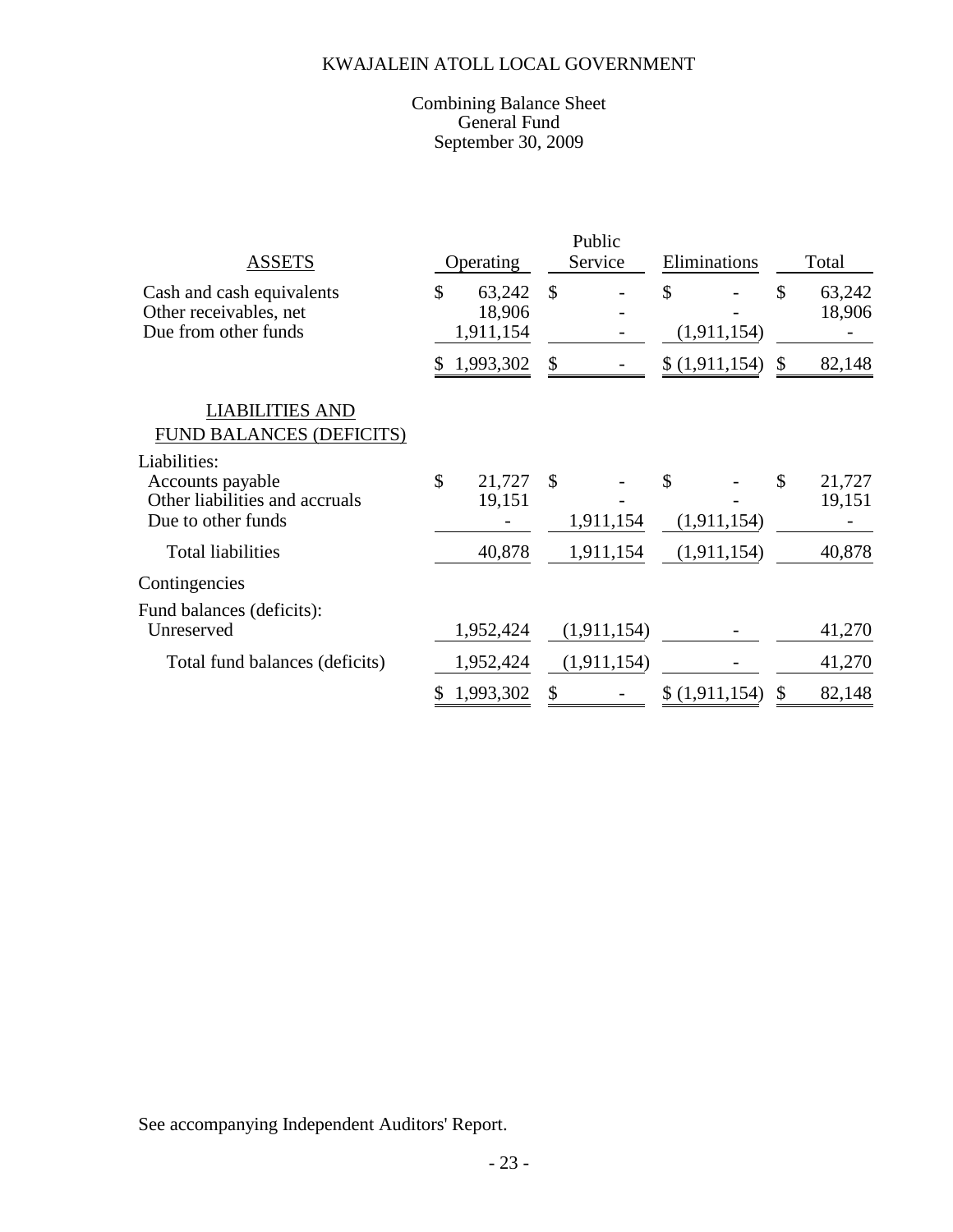## Year Ended September 30, 2009 Combining Statement of Revenues, Expenditures by Function, and Changes in Fund Balances (Deficits) General Fund

|                                       |              |            | Public       |               |              |              |              |           |
|---------------------------------------|--------------|------------|--------------|---------------|--------------|--------------|--------------|-----------|
|                                       |              | Operating  |              | Service       |              | Eliminations |              | Total     |
| Revenues:                             |              |            |              |               |              |              |              |           |
| Taxes:                                |              |            |              |               |              |              |              |           |
| Property                              | $\mathbb{S}$ | 563,755    | $\mathbb{S}$ |               | $\mathbb{S}$ |              | $\mathbb{S}$ | 563,755   |
| Excise                                |              | 256,144    |              |               |              |              |              | 256,144   |
| Grants and contributions:             |              |            |              |               |              |              |              |           |
| Operating                             |              | 16,932     |              | 232,418       |              |              |              | 249,350   |
| Fees and other                        |              | 69,813     |              | 7,286         |              |              |              | 77,099    |
| Other                                 |              | 20,506     |              |               |              |              |              | 20,506    |
| <b>Total revenues</b>                 |              | 927,150    |              | 239,704       |              |              |              | 1,166,854 |
| Expenditures:                         |              |            |              |               |              |              |              |           |
| General government                    |              | 397,291    |              |               |              |              |              | 397,291   |
| Public works                          |              |            |              | 463,398       |              |              |              | 463,398   |
| Public safety                         |              |            |              | 290,472       |              |              |              | 290,472   |
| Culture and recreation                |              |            |              | 44,614        |              |              |              | 44,614    |
| Total expenditures                    |              | 397,291    |              | 798,484       |              |              |              | 1,195,775 |
| Excess (deficiency) of revenues       |              |            |              |               |              |              |              |           |
| over (under) expenditures             |              | 529,859    |              | (558, 780)    |              |              |              | (28, 921) |
| Other financing sources (uses):       |              |            |              |               |              |              |              |           |
| Operating transfers in                |              |            |              | 242,440       |              | (242, 440)   |              |           |
| Operating transfers out               |              | (242, 440) |              |               |              | 242,440      |              |           |
| Total other financing sources         |              |            |              |               |              |              |              |           |
| (uses), net                           |              | (242, 440) |              | 242,440       |              |              |              |           |
| Extraordinary item:                   |              |            |              |               |              |              |              |           |
| RMI and MISSA obligations             |              |            |              |               |              |              |              |           |
| under MOU                             |              | 151,810    |              |               |              |              |              | 151,810   |
| Change in fund balances (deficits)    |              | 439,229    |              | (316, 340)    |              |              |              | 122,889   |
| Fund balances (deficits) at beginning |              |            |              |               |              |              |              |           |
| of year                               |              | 1,513,195  |              | (1,594,814)   |              |              |              | (81, 619) |
| Fund balances (deficits) at end       |              |            |              |               |              |              |              |           |
| of year                               | \$           | 1,952,424  |              | \$(1,911,154) | \$           |              | \$           | 41,270    |

See accompanying Independent Auditors' Report.